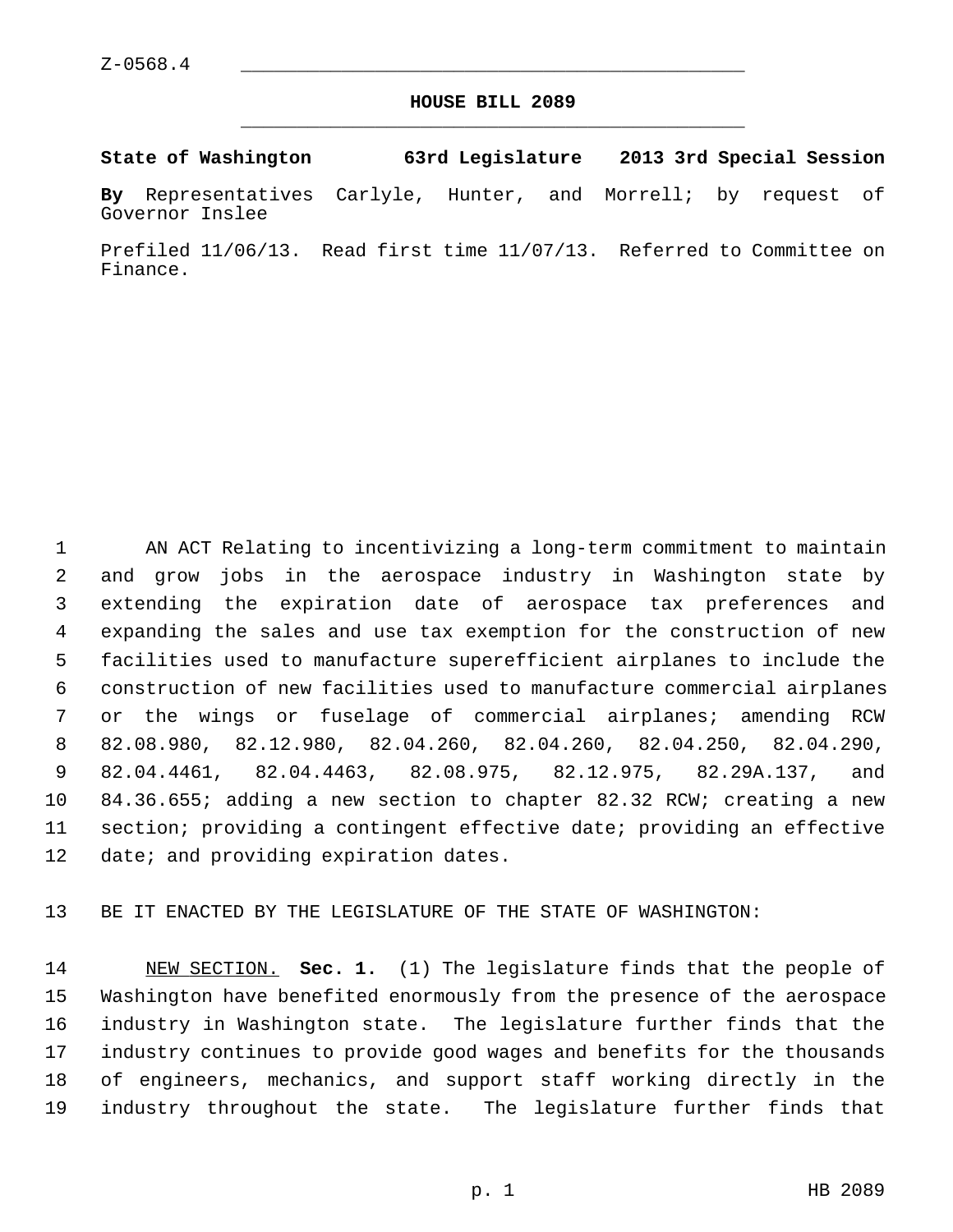1 suppliers and vendors that support the aerospace industry in turn 2 provide a range of well-paying jobs. In 2003, and again in 2006, and 3 2007, the legislature determined it was in the public interest to 4 encourage the continued presence of the aerospace industry through the 5 provision of tax incentives. To this end, and in recognition of the 6 continuing extreme importance of the aerospace industry in Washington, 7 it is the legislature's intent to reaffirm and build upon prior 8 aerospace tax incentive legislation in a fiscally prudent manner.

 9 (2) The legislature categorizes the tax preferences extended in 10 this act as intended to create or retain jobs, as indicated in RCW 11 82.32.808(2)(c).

12 (3) It is the legislature's specific public policy objective to 13 maintain and grow Washington's aerospace industry workforce. To help 14 achieve this public policy objective, it is the legislature's intent to 15 conditionally extend aerospace industry tax preferences until July 1, 16 2040, in recognition of intent by the state's aerospace industry sector 17 to maintain and grow its workforce within the state.

18 (4) The joint legislative audit and review committee must review 19 the tax preferences provided in this act and report to the legislature 20 by December 1, 2019, and every five years thereafter. As part of its 21 tax preference reviews, the committee must specifically assess changes 22 in aerospace industry employment in Washington in comparison with other 23 states and internationally. To the extent practicable, the committee 24 must use occupational data statistics provided by the bureau of labor 25 statistics and state agencies responsible for administering 26 unemployment insurance to perform this assessment.

27 NEW SECTION. **Sec. 2.** A new section is added to chapter 82.32 RCW 28 to read as follows:

29 (1) Chapter ..., Laws of 2013 3rd sp. sess. (this act) takes effect 30 contingent upon the siting of a significant commercial airplane 31 manufacturing program in the state of Washington. If a significant 32 commercial airplane manufacturing program is not sited in the state of 33 Washington by June 30, 2017, chapter ..., Laws of 2013 3rd sp. sess. 34 (this act) does not take effect.

35 (2) The definitions in this subsection apply throughout this 36 section unless the context clearly requires otherwise.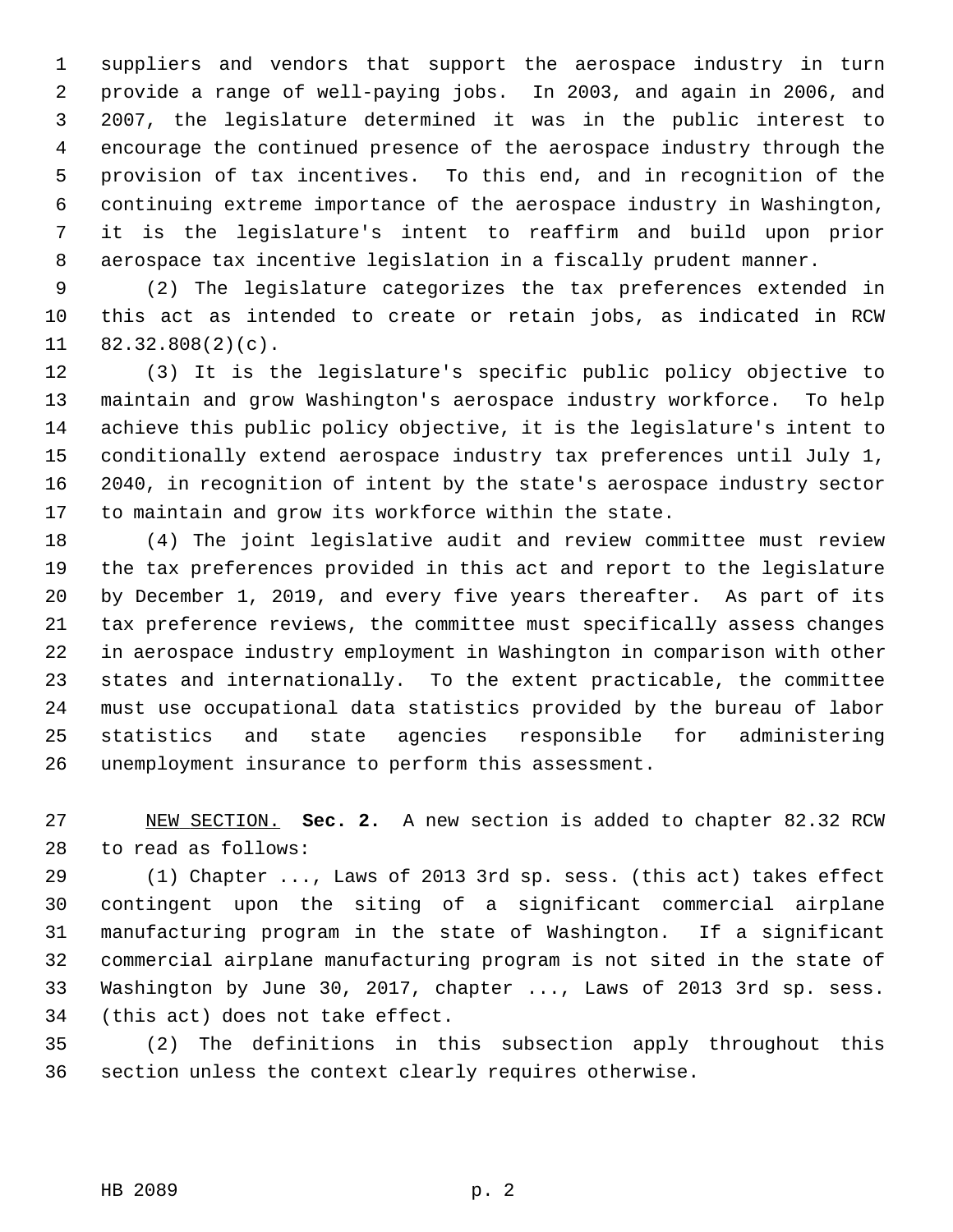1 (a) "Commercial airplane" has the same meaning provided in RCW 2 82.32.550.

 3 (b) "New model, or new version of an existing model, of a 4 commercial airplane" means a commercial airplane constructed with a 5 carbon fiber composite fuselage or carbon fiber composite wings or 6 both.

 7 (c) "Significant commercial airplane manufacturing program" means 8 the commencement of manufacturing of the following products at a new or 9 existing location within Washington state on or after the effective 10 date of this section:

11 (i) The new model, or new version of an existing model, of a 12 commercial airplane; and

13 (ii) Fuselages and wings of a new model, or new version of an 14 existing model, of a commercial airplane.

15 (d) "Siting" means a final decision by a manufacturer to locate a 16 significant commercial airplane program in Washington state.

17 (3) The department must make a determination regarding whether the 18 contingency in subsection (1) of this section occurs and must provide 19 written notice of the date on which such contingency occurs and chapter 20 ..., Laws of 2013 3rd sp. sess. (this act) takes effect. If the 21 department determines that the contingency in subsection (1) of this 22 section has not occurred by June 30, 2017, the department must provide 23 written notice stating that chapter ..., Laws of 2013 3rd sp. sess. 24 (this act) does not take effect. Written notice under this subsection 25 (3) must be provided to affected parties, the chief clerk of the house 26 of representatives, the secretary of the senate, the office of the code 27 reviser, and others as deemed appropriate by the department.

28 **Sec. 3.** RCW 82.08.980 and 2010 c 114 s 126 are each amended to 29 read as follows:

30 (1) The tax levied by RCW 82.08.020 does not apply to:

31 (a) Charges (( $\text{made}$ ), for labor and services rendered in respect to 32 the constructing of new buildings ((by a manufacturer engaged in the manufacturing of superefficient airplanes or by a port district, to be leased to a manufacturer engaged in the manufacturing of superefficient airplanes, to)), made to (i) a manufacturer engaged in the manufacturing of commercial airplanes or the fuselages or wings of commercial airplanes or (ii) a port district, political subdivision, or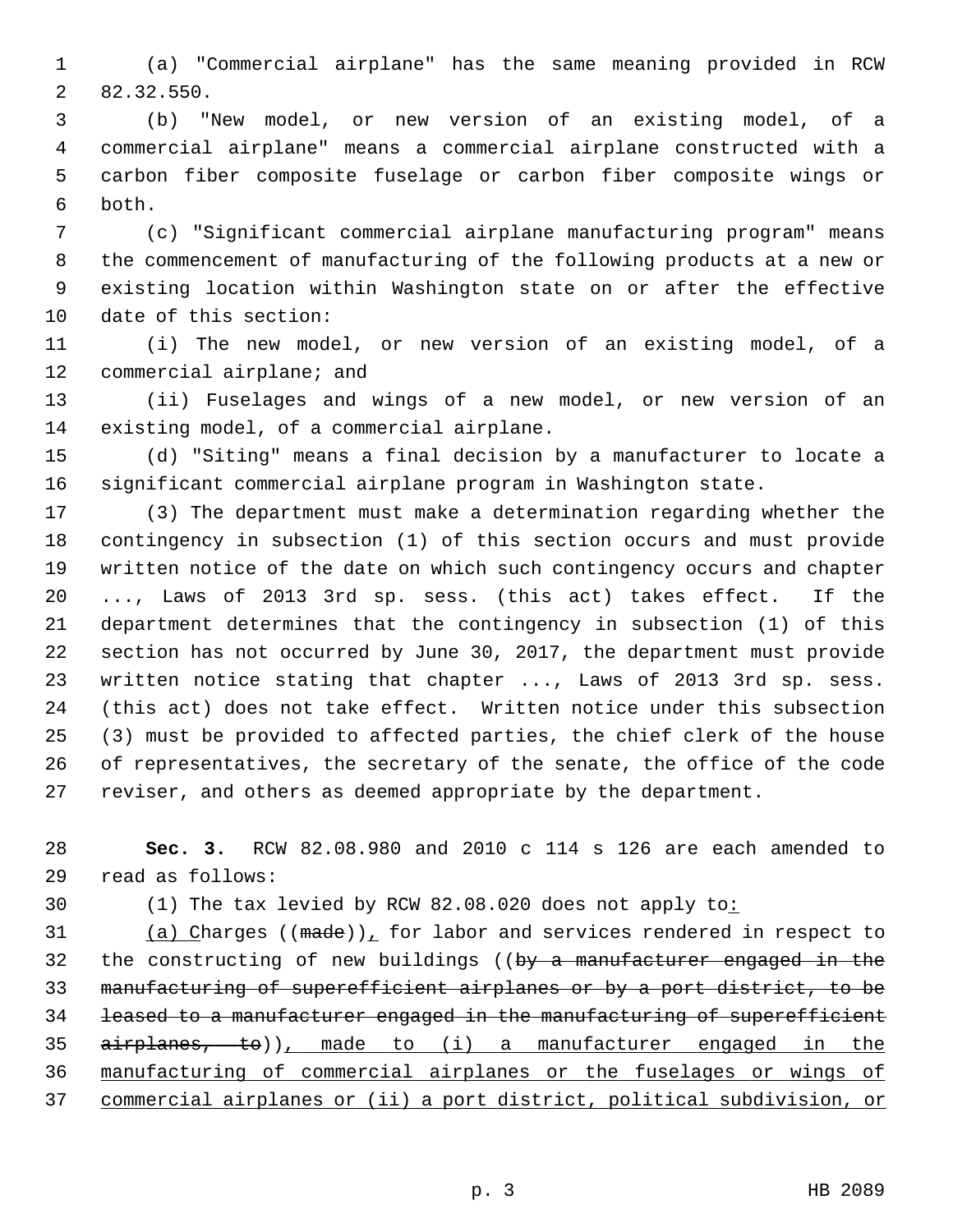1 municipal corporation, to be leased to a manufacturer engaged in the 2 manufacturing of commercial airplanes or the fuselages or wings of 3 commercial airplanes;

 4 (b) Sales of tangible personal property that will be incorporated 5 as an ingredient or component of such buildings during the course of 6 the constructing( $(-$ or to)); or

 7 (c) Charges made for labor and services rendered in respect to 8 installing, during the course of constructing such buildings, building 9 fixtures not otherwise eligible for the exemption under RCW 10 82.08.02565(2)(b).

11 (2) The exemption is available only when the buyer provides the 12 seller with an exemption certificate in a form and manner prescribed by 13 the department. The seller must retain a copy of the certificate for 14 the seller's files.

15  $((+2)^{n})$  (3) No application is necessary for the tax exemption in 16 this section( $(\tau)$ ). However, in order to qualify under this section 17 before starting construction, the port district, political subdivision, 18 or municipal corporation must have entered into an agreement with the 19 manufacturer to build such a facility. A person claiming the exemption 20 under this section is subject to all the requirements of chapter 82.32 21 RCW. In addition, the person must file a complete annual report with 22 the department under RCW 82.32.534.

23 ( $(\frac{43}{7})$ ) (4) The exemption in this section applies to buildings( $(\frac{7}{7})$ ) 24 or parts of buildings, including buildings or parts of buildings used 25 for the storage of raw materials or finished product, that are used 26 ((exclusively)) primarily in the manufacturing of ((superefficient 27 airplanes, including buildings used for the storage of raw materials 28 and finished product)) any one or more of the following products:

29 (a) Commercial airplanes;

30 (b) Fuselages of commercial airplanes; or

31 (c) Wings of commercial airplanes.

 $32$  (( $(4)$ )) (5) For the purposes of this section, "((superefficient)) 33 commercial airplane" has the meaning given in RCW 82.32.550.

 $(1, 5)$  (( $(5)$ )) (6) This section expires July 1, ((2024)) 2040.

35 **Sec. 4.** RCW 82.12.980 and 2010 c 114 s 132 are each amended to 36 read as follows: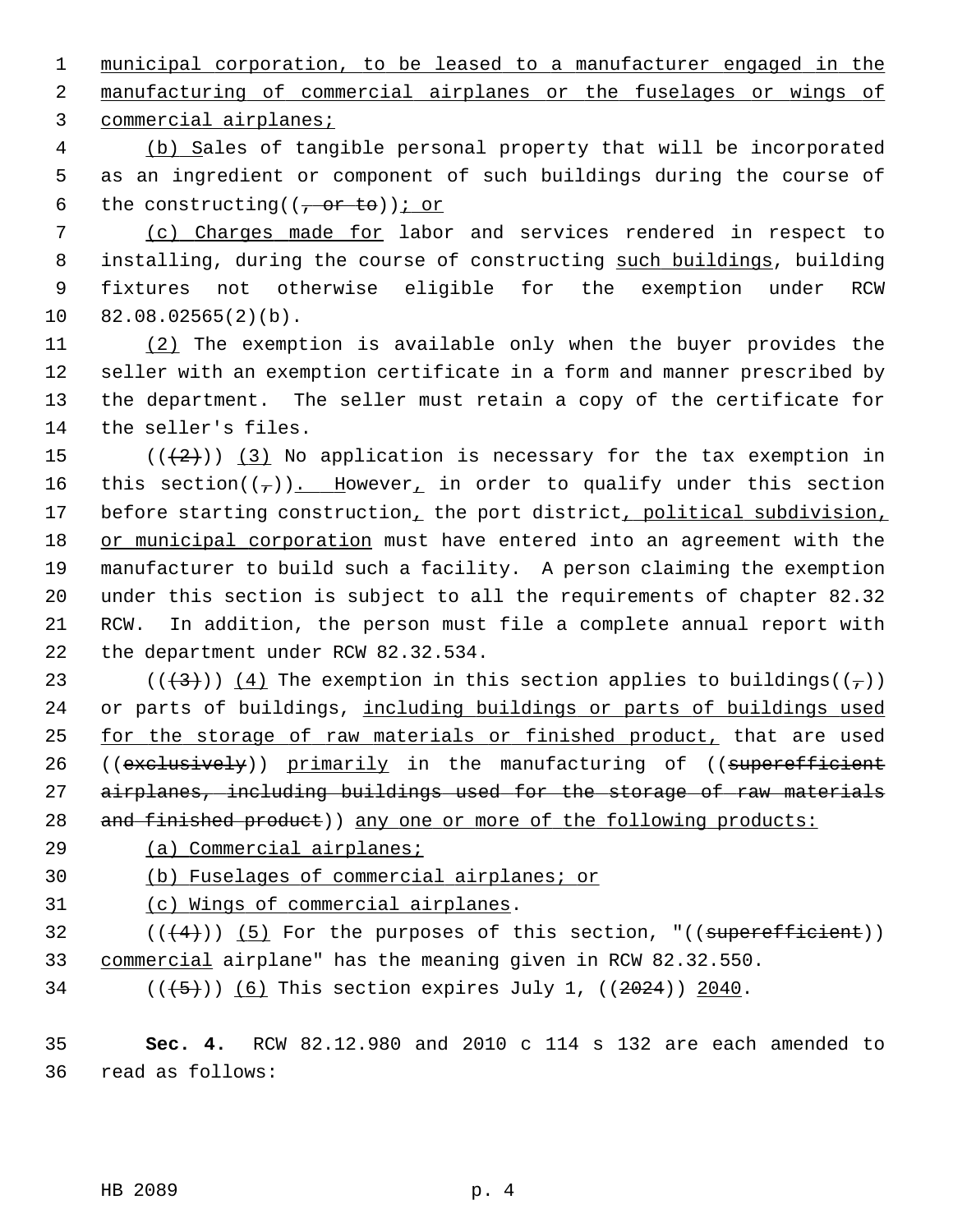1 (1) The provisions of this chapter do not apply with respect to the 2 use of:

 (a) Tangible personal property that will be incorporated as an 4 ingredient or component ((of new buildings by a manufacturer engaged in the manufacturing of superefficient airplanes or owned by a port district and to be leased to a manufacturer engaged in the manufacturing of superefficient airplanes, during the course of constructing such buildings, or to)) in constructing new buildings for (i) a manufacturer engaged in the manufacturing of commercial airplanes or the fuselages or wings of commercial airplanes or (ii) a port district, political subdivision, or municipal corporation, to be leased to a manufacturer engaged in the manufacturing of commercial airplanes or the fuselages or wings of commercial airplanes; or

14 (b) Labor and services rendered in respect to installing, during 15 the course of constructing such buildings, building fixtures not 16 otherwise eligible for the exemption under RCW 82.08.02565(2)(b).

17 (2) The eligibility requirements, conditions, and definitions in 18 RCW 82.08.980 apply to this section, including the filing of a complete 19 annual report with the department under RCW 82.32.534.

20 (3) This section expires July 1, ((2024)) 2040.

21 **Sec. 5.** RCW 82.04.260 and 2013 2nd sp.s. c 13 s 202 are each 22 amended to read as follows:

23 (1) Upon every person engaging within this state in the business of 24 manufacturing:

25 (a) Wheat into flour, barley into pearl barley, soybeans into 26 soybean oil, canola into canola oil, canola meal, or canola by-27 products, or sunflower seeds into sunflower oil; as to such persons the 28 amount of tax with respect to such business is equal to the value of 29 the flour, pearl barley, oil, canola meal, or canola by-product 30 manufactured, multiplied by the rate of 0.138 percent;

31 (b) Beginning July 1, 2015, seafood products that remain in a raw, 32 raw frozen, or raw salted state at the completion of the manufacturing 33 by that person; or selling manufactured seafood products that remain in 34 a raw, raw frozen, or raw salted state at the completion of the 35 manufacturing, to purchasers who transport in the ordinary course of 36 business the goods out of this state; as to such persons the amount of 37 tax with respect to such business is equal to the value of the products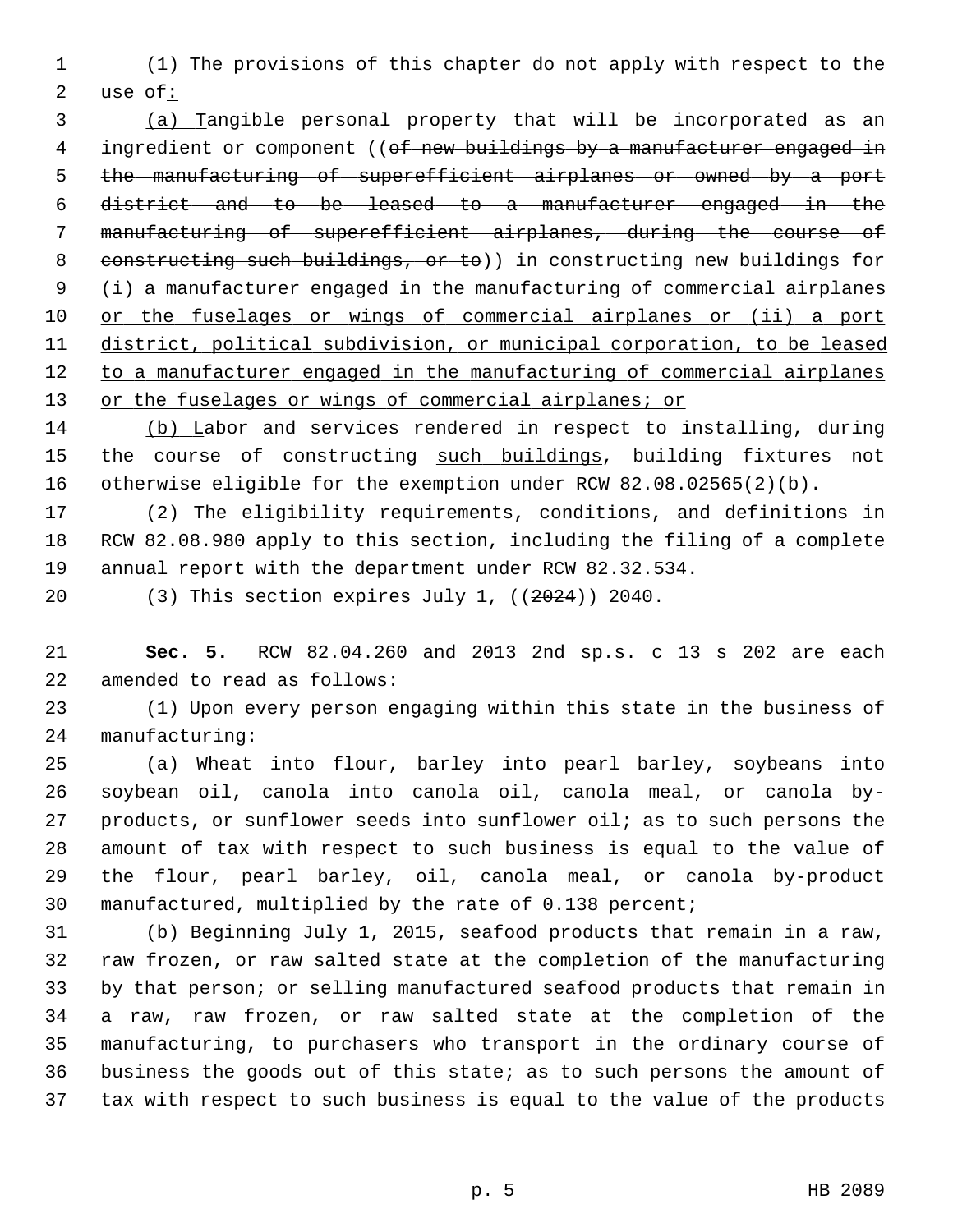1 manufactured or the gross proceeds derived from such sales, multiplied 2 by the rate of 0.138 percent. Sellers must keep and preserve records 3 for the period required by RCW 82.32.070 establishing that the goods 4 were transported by the purchaser in the ordinary course of business 5 out of this state;

 6 (c)(i) Beginning July 1, 2015, dairy products; or selling dairy 7 products that the person has manufactured to purchasers who either 8 transport in the ordinary course of business the goods out of state or 9 purchasers who use such dairy products as an ingredient or component in 10 the manufacturing of a dairy product; as to such persons the tax 11 imposed is equal to the value of the products manufactured or the gross 12 proceeds derived from such sales multiplied by the rate of 0.138 13 percent. Sellers must keep and preserve records for the period 14 required by RCW 82.32.070 establishing that the goods were transported 15 by the purchaser in the ordinary course of business out of this state 16 or sold to a manufacturer for use as an ingredient or component in the 17 manufacturing of a dairy product.

18 (ii) For the purposes of this subsection (1)(c), "dairy products" 19 means:

20 (A) Products that as of September 20, 2001, are identified in 21 21 C.F.R., chapter 1, parts 131, 133, and 135, including by-products from 22 the manufacturing of the dairy products, such as whey and casein; and

23 (B) Products comprised of not less than seventy percent dairy 24 products that qualify under  $(c)(ii)(A)$  of this subsection, measured by 25 weight or volume.

26 (iii) The preferential tax rate provided to taxpayers under this 27 subsection (1)(c) does not apply to sales of dairy products on or after 28 July 1, 2023, where a dairy product is used by the purchaser as an 29 ingredient or component in the manufacturing in Washington of a dairy 30 product;

31 (d) Beginning July 1, 2015, fruits or vegetables by canning, 32 preserving, freezing, processing, or dehydrating fresh fruits or 33 vegetables, or selling at wholesale fruits or vegetables manufactured 34 by the seller by canning, preserving, freezing, processing, or 35 dehydrating fresh fruits or vegetables and sold to purchasers who 36 transport in the ordinary course of business the goods out of this 37 state; as to such persons the amount of tax with respect to such 38 business is equal to the value of the products manufactured or the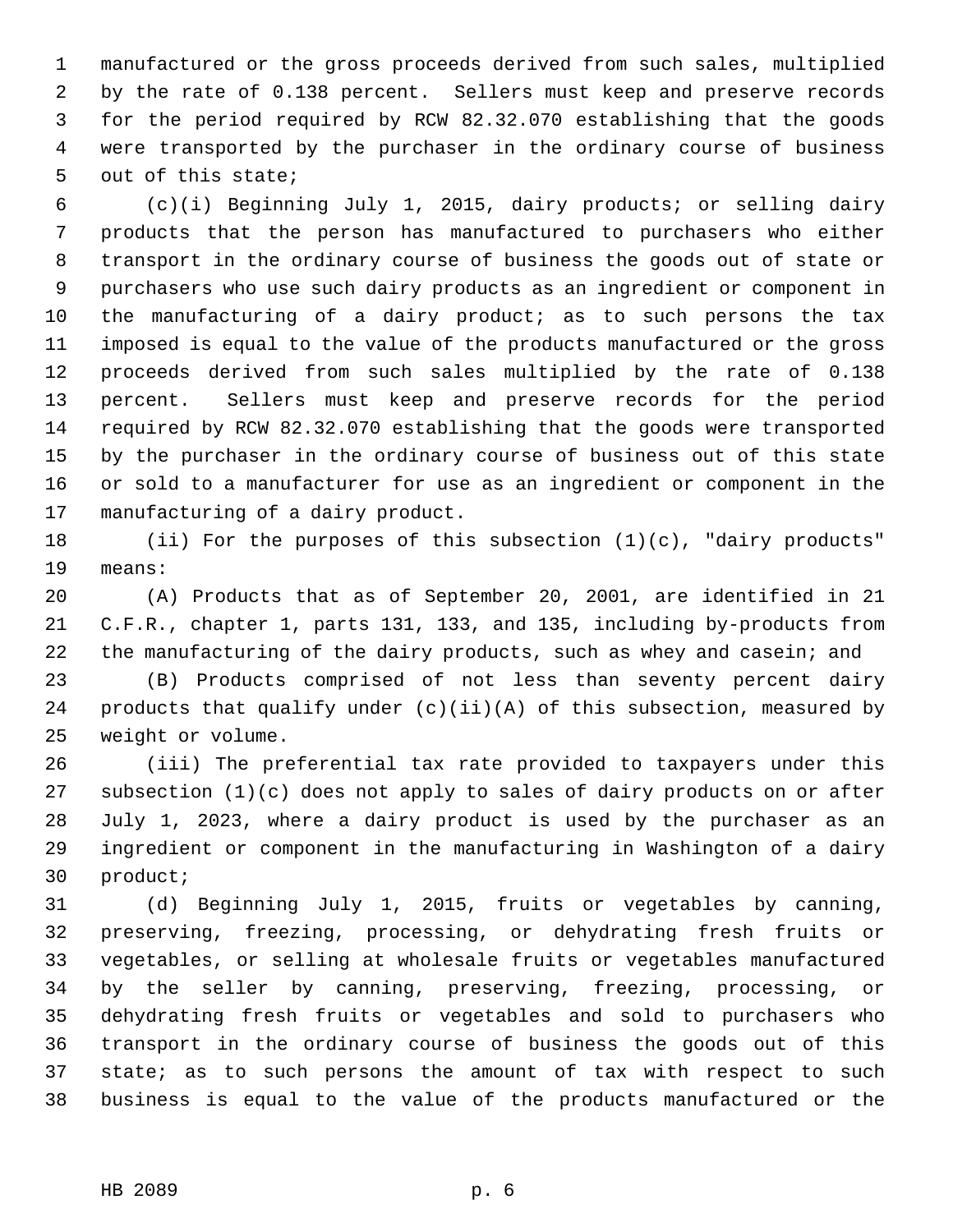1 gross proceeds derived from such sales multiplied by the rate of 0.138 2 percent. Sellers must keep and preserve records for the period 3 required by RCW 82.32.070 establishing that the goods were transported 4 by the purchaser in the ordinary course of business out of this state;

 5 (e) Until July 1, 2009, alcohol fuel, biodiesel fuel, or biodiesel 6 feedstock, as those terms are defined in RCW 82.29A.135; as to such 7 persons the amount of tax with respect to the business is equal to the 8 value of alcohol fuel, biodiesel fuel, or biodiesel feedstock 9 manufactured, multiplied by the rate of 0.138 percent; and

10 (f) Wood biomass fuel as defined in RCW 82.29A.135; as to such 11 persons the amount of tax with respect to the business is equal to the 12 value of wood biomass fuel manufactured, multiplied by the rate of 13 0.138 percent.

14 (2) Upon every person engaging within this state in the business of 15 splitting or processing dried peas; as to such persons the amount of 16 tax with respect to such business is equal to the value of the peas 17 split or processed, multiplied by the rate of 0.138 percent.

18 (3) Upon every nonprofit corporation and nonprofit association 19 engaging within this state in research and development, as to such 20 corporations and associations, the amount of tax with respect to such 21 activities is equal to the gross income derived from such activities 22 multiplied by the rate of 0.484 percent.

23 (4) Upon every person engaging within this state in the business of 24 slaughtering, breaking and/or processing perishable meat products 25 and/or selling the same at wholesale only and not at retail; as to such 26 persons the tax imposed is equal to the gross proceeds derived from 27 such sales multiplied by the rate of 0.138 percent.

28 (5) Upon every person engaging within this state in the business of 29 acting as a travel agent or tour operator; as to such persons the 30 amount of the tax with respect to such activities is equal to the gross 31 income derived from such activities multiplied by the rate of 0.275 32 percent.

33 (6) Upon every person engaging within this state in business as an 34 international steamship agent, international customs house broker, 35 international freight forwarder, vessel and/or cargo charter broker in 36 foreign commerce, and/or international air cargo agent; as to such 37 persons the amount of the tax with respect to only international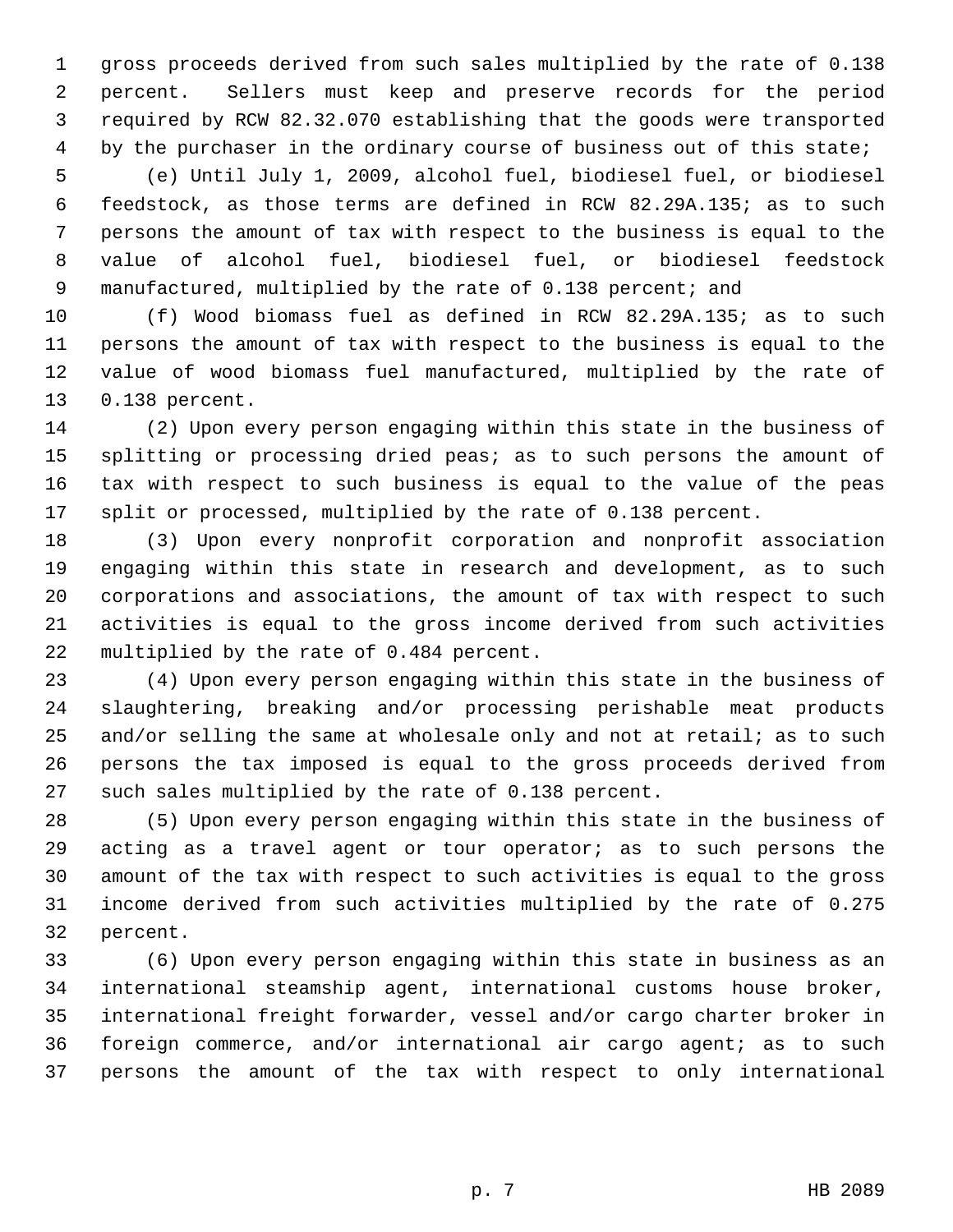1 activities is equal to the gross income derived from such activities 2 multiplied by the rate of 0.275 percent.

 3 (7) Upon every person engaging within this state in the business of 4 stevedoring and associated activities pertinent to the movement of 5 goods and commodities in waterborne interstate or foreign commerce; as 6 to such persons the amount of tax with respect to such business is 7 equal to the gross proceeds derived from such activities multiplied by 8 the rate of 0.275 percent. Persons subject to taxation under this 9 subsection are exempt from payment of taxes imposed by chapter 82.16 10 RCW for that portion of their business subject to taxation under this 11 subsection. Stevedoring and associated activities pertinent to the 12 conduct of goods and commodities in waterborne interstate or foreign 13 commerce are defined as all activities of a labor, service or 14 transportation nature whereby cargo may be loaded or unloaded to or 15 from vessels or barges, passing over, onto or under a wharf, pier, or 16 similar structure; cargo may be moved to a warehouse or similar holding 17 or storage yard or area to await further movement in import or export 18 or may move to a consolidation freight station and be stuffed, 19 unstuffed, containerized, separated or otherwise segregated or 20 aggregated for delivery or loaded on any mode of transportation for 21 delivery to its consignee. Specific activities included in this 22 definition are: Wharfage, handling, loading, unloading, moving of 23 cargo to a convenient place of delivery to the consignee or a 24 convenient place for further movement to export mode; documentation 25 services in connection with the receipt, delivery, checking, care, 26 custody and control of cargo required in the transfer of cargo; 27 imported automobile handling prior to delivery to consignee; terminal 28 stevedoring and incidental vessel services, including but not limited 29 to plugging and unplugging refrigerator service to containers, 30 trailers, and other refrigerated cargo receptacles, and securing ship 31 hatch covers.

32 (8) Upon every person engaging within this state in the business of 33 disposing of low-level waste, as defined in RCW 43.145.010; as to such 34 persons the amount of the tax with respect to such business is equal to 35 the gross income of the business, excluding any fees imposed under 36 chapter 43.200 RCW, multiplied by the rate of 3.3 percent.

37 If the gross income of the taxpayer is attributable to activities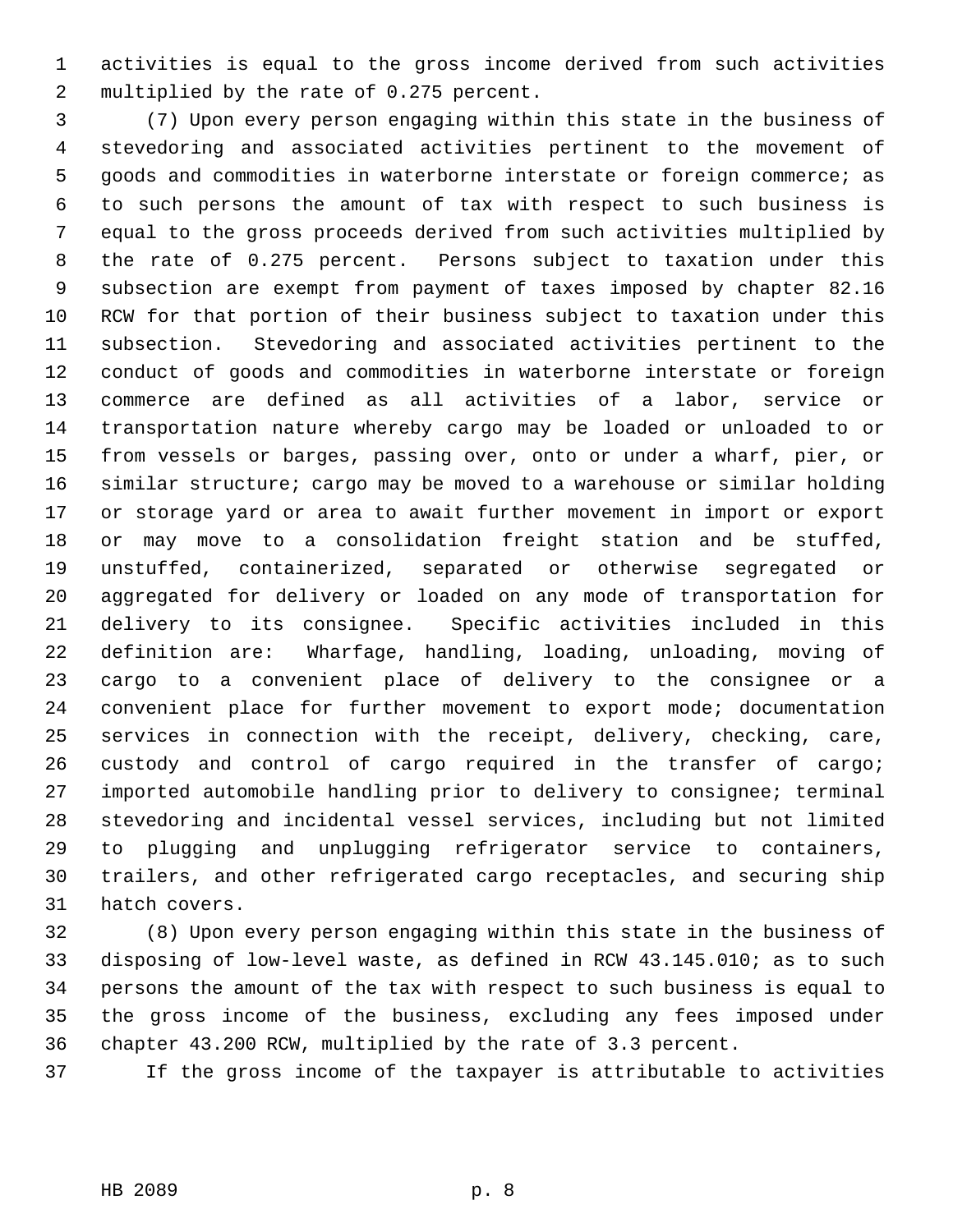1 both within and without this state, the gross income attributable to 2 this state must be determined in accordance with the methods of 3 apportionment required under RCW 82.04.460.

 4 (9) Upon every person engaging within this state as an insurance 5 producer or title insurance agent licensed under chapter 48.17 RCW or 6 a surplus line broker licensed under chapter 48.15 RCW; as to such 7 persons, the amount of the tax with respect to such licensed activities 8 is equal to the gross income of such business multiplied by the rate of 9 0.484 percent.

10 (10) Upon every person engaging within this state in business as a 11 hospital, as defined in chapter 70.41 RCW, that is operated as a 12 nonprofit corporation or by the state or any of its political 13 subdivisions, as to such persons, the amount of tax with respect to 14 such activities is equal to the gross income of the business multiplied 15 by the rate of 0.75 percent through June 30, 1995, and 1.5 percent 16 thereafter.

17 (11)(a) Beginning October 1, 2005, upon every person engaging 18 within this state in the business of manufacturing commercial 19 airplanes, or components of such airplanes, or making sales, at retail 20 or wholesale, of commercial airplanes or components of such airplanes, 21 manufactured by the seller, as to such persons the amount of tax with 22 respect to such business is, in the case of manufacturers, equal to the 23 value of the product manufactured and the gross proceeds of sales of 24 the product manufactured, or in the case of processors for hire, equal 25 to the gross income of the business, multiplied by the rate of:

- 
- 

26 (i) 0.4235 percent from October 1, 2005, through June 30, 2007; and 27 (ii) 0.2904 percent beginning July 1, 2007.

28 (b) Beginning July 1, 2008, upon every person who is not eligible 29 to report under the provisions of (a) of this subsection (11) and is 30 engaging within this state in the business of manufacturing tooling 31 specifically designed for use in manufacturing commercial airplanes or 32 components of such airplanes, or making sales, at retail or wholesale, 33 of such tooling manufactured by the seller, as to such persons the 34 amount of tax with respect to such business is, in the case of 35 manufacturers, equal to the value of the product manufactured and the 36 gross proceeds of sales of the product manufactured, or in the case of 37 processors for hire, be equal to the gross income of the business, 38 multiplied by the rate of 0.2904 percent.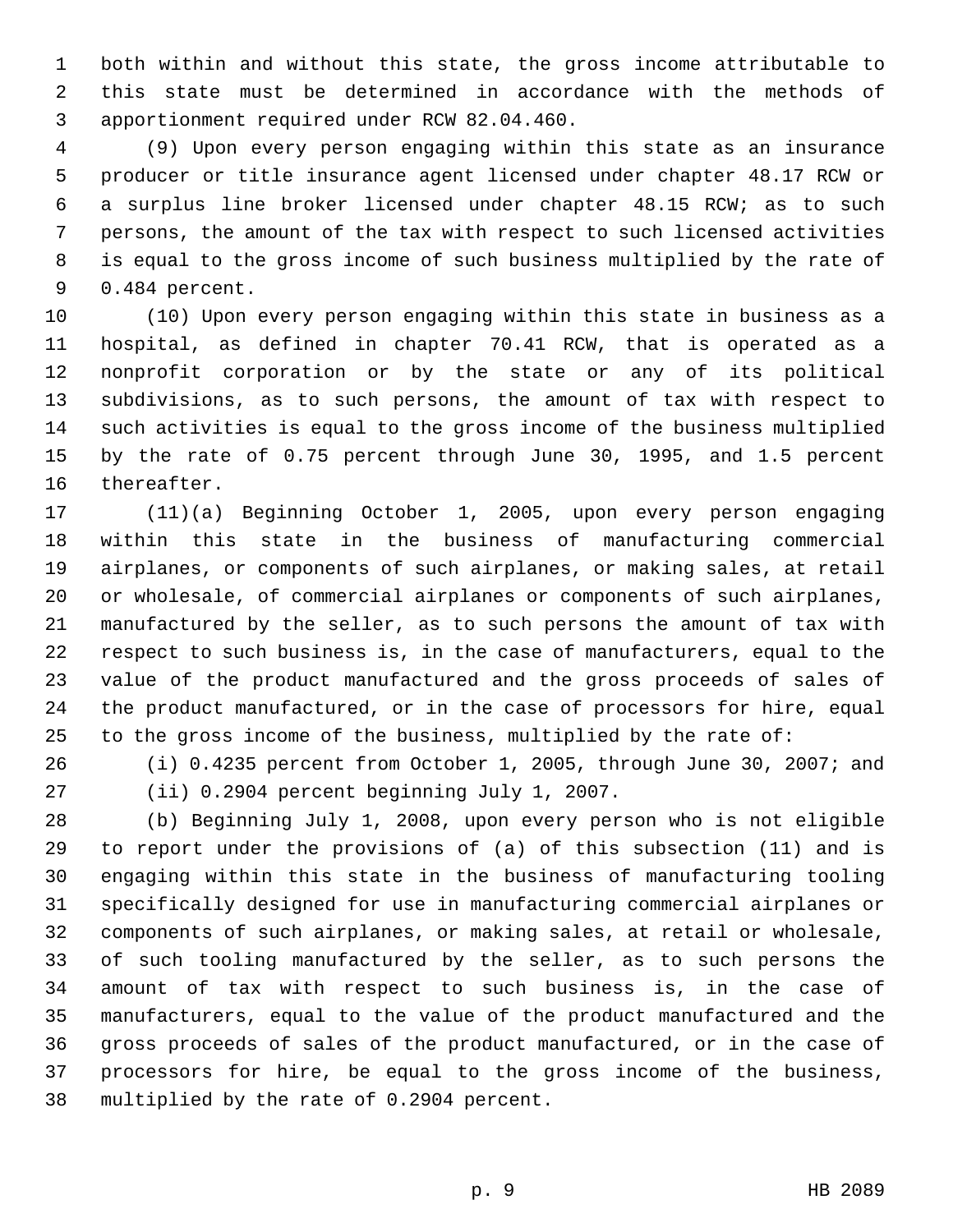1 (c) For the purposes of this subsection (11), "commercial airplane" 2 and "component" have the same meanings as provided in RCW 82.32.550.

 3 (d) In addition to all other requirements under this title, a 4 person reporting under the tax rate provided in this subsection (11) 5 must file a complete annual report with the department under RCW 6 82.32.534.

 7 (e)(i) Except as provided in (e)(ii) of this subsection (11), this 8 subsection (11) does not apply on and after July 1, ((2024)) 2040.

 (ii) With respect to the manufacturing of commercial airplanes or making sales, at retail or wholesale, of commercial airplanes, this subsection (11) does not apply on and after July 1st of the year in which the department makes a determination that the final assembly, 13 wing assembly, or wing fabrication of any version or variant of a commercial airplane that is the basis of a siting of a significant commercial airplane manufacturing program in the state under section 2 of this act has moved outside the state of Washington. This subsection (11)(e)(ii) only applies to the manufacturing or sale of commercial airplanes that are the basis of a siting of a significant commercial airplane manufacturing program in the state under section 2 of this 20 act.

21 (12)(a) Until July 1, 2024, upon every person engaging within this 22 state in the business of extracting timber or extracting for hire 23 timber; as to such persons the amount of tax with respect to the 24 business is, in the case of extractors, equal to the value of products, 25 including by-products, extracted, or in the case of extractors for 26 hire, equal to the gross income of the business, multiplied by the rate 27 of 0.4235 percent from July 1, 2006, through June 30, 2007, and 0.2904 28 percent from July 1, 2007, through June 30, 2024.

29 (b) Until July 1, 2024, upon every person engaging within this 30 state in the business of manufacturing or processing for hire: (i) 31 Timber into timber products or wood products; or (ii) timber products 32 into other timber products or wood products; as to such persons the 33 amount of the tax with respect to the business is, in the case of 34 manufacturers, equal to the value of products, including by-products, 35 manufactured, or in the case of processors for hire, equal to the gross 36 income of the business, multiplied by the rate of 0.4235 percent from 37 July 1, 2006, through June 30, 2007, and 0.2904 percent from July 1, 38 2007, through June 30, 2024.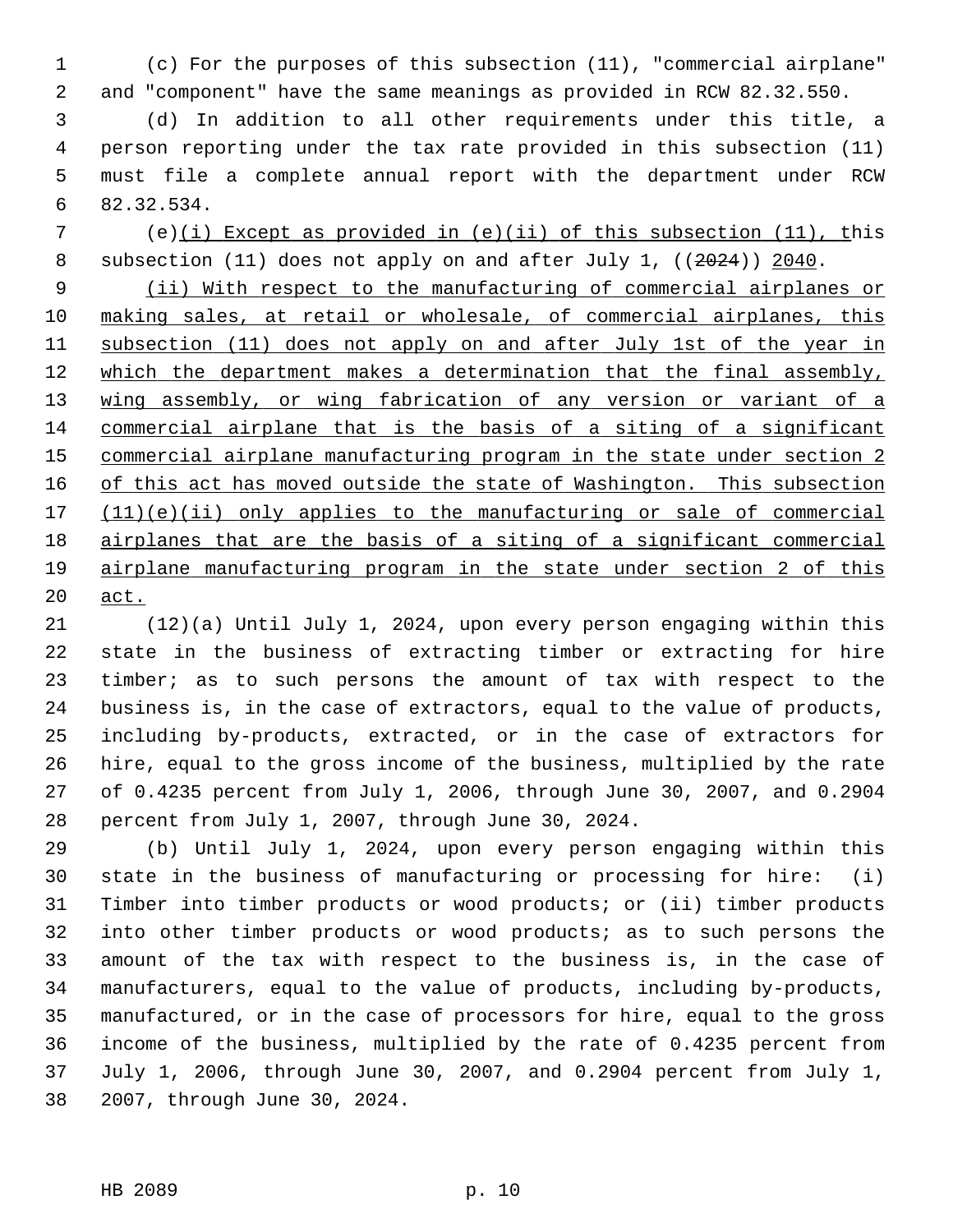1 (c) Until July 1, 2024, upon every person engaging within this 2 state in the business of selling at wholesale: (i) Timber extracted by 3 that person; (ii) timber products manufactured by that person from 4 timber or other timber products; or (iii) wood products manufactured by 5 that person from timber or timber products; as to such persons the 6 amount of the tax with respect to the business is equal to the gross 7 proceeds of sales of the timber, timber products, or wood products 8 multiplied by the rate of 0.4235 percent from July 1, 2006, through 9 June 30, 2007, and 0.2904 percent from July 1, 2007, through June 30, 10 2024.

11 (d) Until July 1, 2024, upon every person engaging within this 12 state in the business of selling standing timber; as to such persons 13 the amount of the tax with respect to the business is equal to the 14 gross income of the business multiplied by the rate of 0.2904 percent. 15 For purposes of this subsection (12)(d), "selling standing timber" 16 means the sale of timber apart from the land, where the buyer is 17 required to sever the timber within thirty months from the date of the 18 original contract, regardless of the method of payment for the timber 19 and whether title to the timber transfers before, upon, or after 20 severance.

21 (e) For purposes of this subsection, the following definitions 22 apply:

23 (i) "Biocomposite surface products" means surface material products 24 containing, by weight or volume, more than fifty percent recycled paper 25 and that also use nonpetroleum-based phenolic resin as a bonding agent.

26 (ii) "Paper and paper products" means products made of interwoven 27 cellulosic fibers held together largely by hydrogen bonding. "Paper 28 and paper products" includes newsprint; office, printing, fine, and 29 pressure-sensitive papers; paper napkins, towels, and toilet tissue; 30 kraft bag, construction, and other kraft industrial papers; paperboard, 31 liquid packaging containers, containerboard, corrugated, and solid-32 fiber containers including linerboard and corrugated medium; and 33 related types of cellulosic products containing primarily, by weight or 34 volume, cellulosic materials. "Paper and paper products" does not 35 include books, newspapers, magazines, periodicals, and other printed 36 publications, advertising materials, calendars, and similar types of 37 printed materials.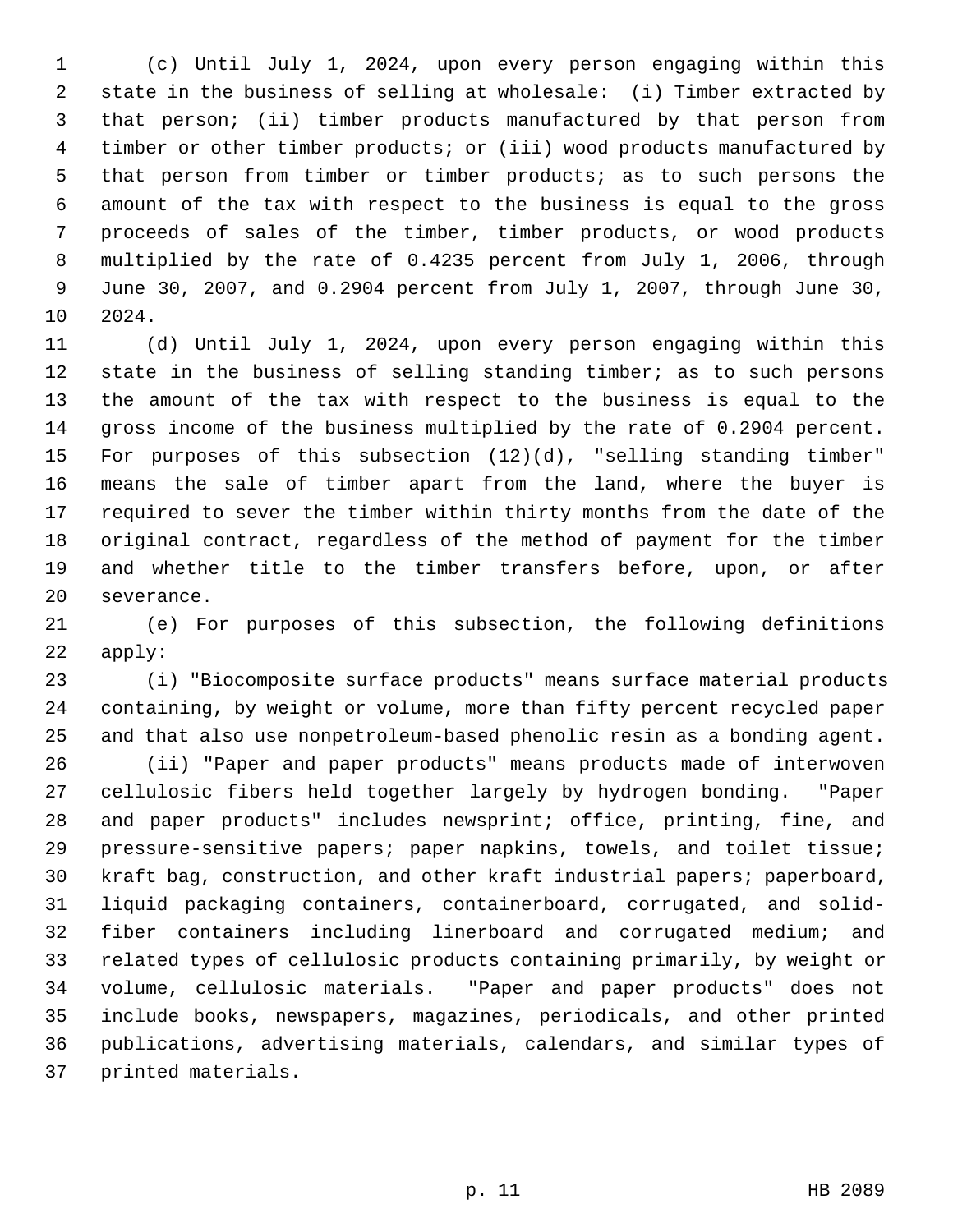1 (iii) "Recycled paper" means paper and paper products having fifty 2 percent or more of their fiber content that comes from postconsumer 3 waste. For purposes of this subsection (12)(e)(iii), "postconsumer 4 waste" means a finished material that would normally be disposed of as 5 solid waste, having completed its life cycle as a consumer item.

 6 (iv) "Timber" means forest trees, standing or down, on privately or 7 publicly owned land. "Timber" does not include Christmas trees that 8 are cultivated by agricultural methods or short-rotation hardwoods as 9 defined in RCW 84.33.035.

10 (v) "Timber products" means:

11 (A) Logs, wood chips, sawdust, wood waste, and similar products 12 obtained wholly from the processing of timber, short-rotation hardwoods 13 as defined in RCW 84.33.035, or both;

14 (B) Pulp, including market pulp and pulp derived from recovered 15 paper or paper products; and

16 (C) Recycled paper, but only when used in the manufacture of 17 biocomposite surface products.

18 (vi) "Wood products" means paper and paper products; dimensional 19 lumber; engineered wood products such as particleboard, oriented strand 20 board, medium density fiberboard, and plywood; wood doors; wood 21 windows; and biocomposite surface products.

22 (f) Except for small harvesters as defined in RCW 84.33.035, a 23 person reporting under the tax rate provided in this subsection (12) 24 must file a complete annual survey with the department under RCW 25 82.32.585.

26 (13) Upon every person engaging within this state in inspecting, 27 testing, labeling, and storing canned salmon owned by another person, 28 as to such persons, the amount of tax with respect to such activities 29 is equal to the gross income derived from such activities multiplied by 30 the rate of 0.484 percent.

31 (14)(a) Upon every person engaging within this state in the 32 business of printing a newspaper, publishing a newspaper, or both, the 33 amount of tax on such business is equal to the gross income of the 34 business multiplied by the rate of 0.365 percent through June 30, 2013, 35 and beginning July 1, 2013, multiplied by the rate of 0.35 percent.

36 (b) A person reporting under the tax rate provided in this 37 subsection (14) must file a complete annual report with the department 38 under RCW 82.32.534.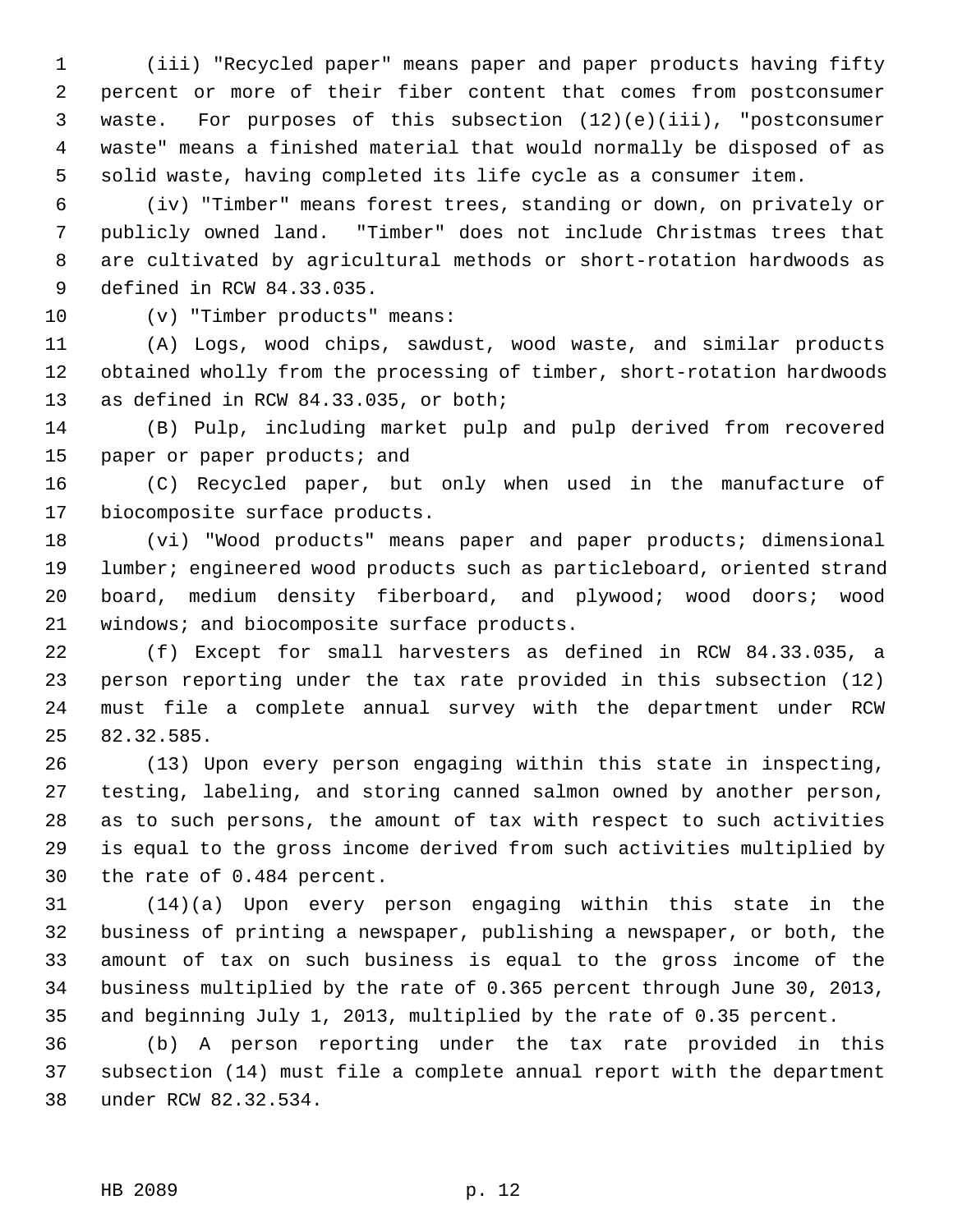1 **Sec. 6.** RCW 82.04.260 and 2013 2nd sp.s. c 13 s 203 are each 2 amended to read as follows:

 3 (1) Upon every person engaging within this state in the business of 4 manufacturing:

 5 (a) Wheat into flour, barley into pearl barley, soybeans into 6 soybean oil, canola into canola oil, canola meal, or canola by- 7 products, or sunflower seeds into sunflower oil; as to such persons the 8 amount of tax with respect to such business is equal to the value of 9 the flour, pearl barley, oil, canola meal, or canola by-product 10 manufactured, multiplied by the rate of 0.138 percent;

11 (b) Beginning July 1, 2015, seafood products that remain in a raw, 12 raw frozen, or raw salted state at the completion of the manufacturing 13 by that person; or selling manufactured seafood products that remain in 14 a raw, raw frozen, or raw salted state at the completion of the 15 manufacturing, to purchasers who transport in the ordinary course of 16 business the goods out of this state; as to such persons the amount of 17 tax with respect to such business is equal to the value of the products 18 manufactured or the gross proceeds derived from such sales, multiplied 19 by the rate of 0.138 percent. Sellers must keep and preserve records 20 for the period required by RCW 82.32.070 establishing that the goods 21 were transported by the purchaser in the ordinary course of business 22 out of this state;

23 (c)(i) Beginning July 1, 2015, dairy products; or selling dairy 24 products that the person has manufactured to purchasers who either 25 transport in the ordinary course of business the goods out of state or 26 purchasers who use such dairy products as an ingredient or component in 27 the manufacturing of a dairy product; as to such persons the tax 28 imposed is equal to the value of the products manufactured or the gross 29 proceeds derived from such sales multiplied by the rate of 0.138 30 percent. Sellers must keep and preserve records for the period 31 required by RCW 82.32.070 establishing that the goods were transported 32 by the purchaser in the ordinary course of business out of this state 33 or sold to a manufacturer for use as an ingredient or component in the 34 manufacturing of a dairy product.

35 (ii) For the purposes of this subsection  $(1)(c)$ , "dairy products" 36 means:

37 (A) Products that as of September 20, 2001, are identified in 21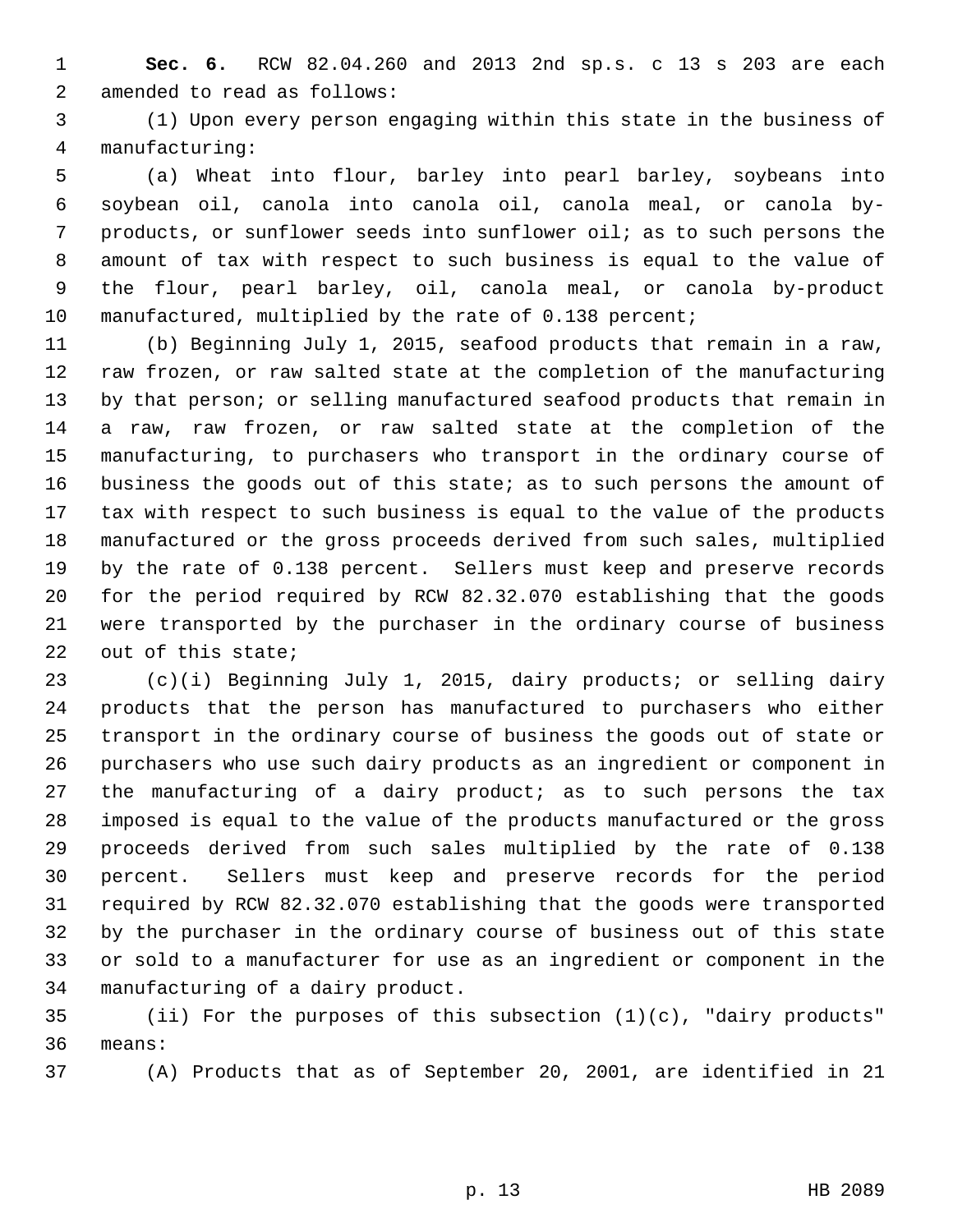1 C.F.R., chapter 1, parts 131, 133, and 135, including by-products from 2 the manufacturing of the dairy products, such as whey and casein; and

 3 (B) Products comprised of not less than seventy percent dairy 4 products that qualify under (c)(ii)(A) of this subsection, measured by 5 weight or volume.

 6 (iii) The preferential tax rate provided to taxpayers under this 7 subsection (1)(c) does not apply to sales of dairy products on or after 8 July 1, 2023, where a dairy product is used by the purchaser as an 9 ingredient or component in the manufacturing in Washington of a dairy 10 product;

11 (d) Beginning July 1, 2015, fruits or vegetables by canning, 12 preserving, freezing, processing, or dehydrating fresh fruits or 13 vegetables, or selling at wholesale fruits or vegetables manufactured 14 by the seller by canning, preserving, freezing, processing, or 15 dehydrating fresh fruits or vegetables and sold to purchasers who 16 transport in the ordinary course of business the goods out of this 17 state; as to such persons the amount of tax with respect to such 18 business is equal to the value of the products manufactured or the 19 gross proceeds derived from such sales multiplied by the rate of 0.138 20 percent. Sellers must keep and preserve records for the period 21 required by RCW 82.32.070 establishing that the goods were transported 22 by the purchaser in the ordinary course of business out of this state;

23 (e) Until July 1, 2009, alcohol fuel, biodiesel fuel, or biodiesel 24 feedstock, as those terms are defined in RCW 82.29A.135; as to such 25 persons the amount of tax with respect to the business is equal to the 26 value of alcohol fuel, biodiesel fuel, or biodiesel feedstock 27 manufactured, multiplied by the rate of 0.138 percent; and

28 (f) Wood biomass fuel as defined in RCW 82.29A.135; as to such 29 persons the amount of tax with respect to the business is equal to the 30 value of wood biomass fuel manufactured, multiplied by the rate of 31 0.138 percent.

32 (2) Upon every person engaging within this state in the business of 33 splitting or processing dried peas; as to such persons the amount of 34 tax with respect to such business is equal to the value of the peas 35 split or processed, multiplied by the rate of 0.138 percent.

36 (3) Upon every nonprofit corporation and nonprofit association 37 engaging within this state in research and development, as to such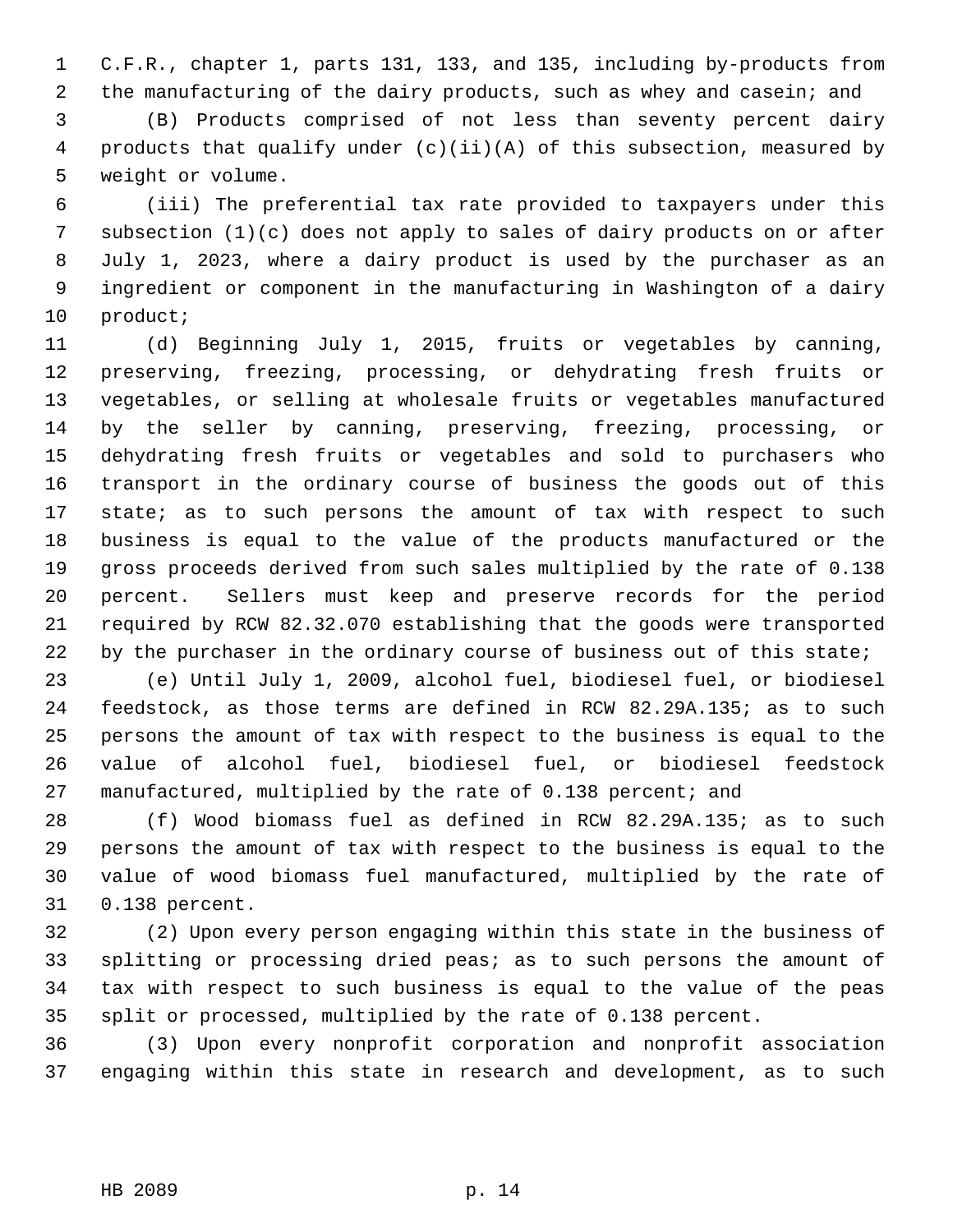1 corporations and associations, the amount of tax with respect to such 2 activities is equal to the gross income derived from such activities 3 multiplied by the rate of 0.484 percent.

 4 (4) Upon every person engaging within this state in the business of 5 slaughtering, breaking and/or processing perishable meat products 6 and/or selling the same at wholesale only and not at retail; as to such 7 persons the tax imposed is equal to the gross proceeds derived from 8 such sales multiplied by the rate of 0.138 percent.

 9 (5) Upon every person engaging within this state in the business of 10 acting as a travel agent or tour operator; as to such persons the 11 amount of the tax with respect to such activities is equal to the gross 12 income derived from such activities multiplied by the rate of 0.275 13 percent.

14 (6) Upon every person engaging within this state in business as an 15 international steamship agent, international customs house broker, 16 international freight forwarder, vessel and/or cargo charter broker in 17 foreign commerce, and/or international air cargo agent; as to such 18 persons the amount of the tax with respect to only international 19 activities is equal to the gross income derived from such activities 20 multiplied by the rate of 0.275 percent.

21 (7) Upon every person engaging within this state in the business of 22 stevedoring and associated activities pertinent to the movement of 23 goods and commodities in waterborne interstate or foreign commerce; as 24 to such persons the amount of tax with respect to such business is 25 equal to the gross proceeds derived from such activities multiplied by 26 the rate of 0.275 percent. Persons subject to taxation under this 27 subsection are exempt from payment of taxes imposed by chapter 82.16 28 RCW for that portion of their business subject to taxation under this 29 subsection. Stevedoring and associated activities pertinent to the 30 conduct of goods and commodities in waterborne interstate or foreign 31 commerce are defined as all activities of a labor, service or 32 transportation nature whereby cargo may be loaded or unloaded to or 33 from vessels or barges, passing over, onto or under a wharf, pier, or 34 similar structure; cargo may be moved to a warehouse or similar holding 35 or storage yard or area to await further movement in import or export 36 or may move to a consolidation freight station and be stuffed, 37 unstuffed, containerized, separated or otherwise segregated or 38 aggregated for delivery or loaded on any mode of transportation for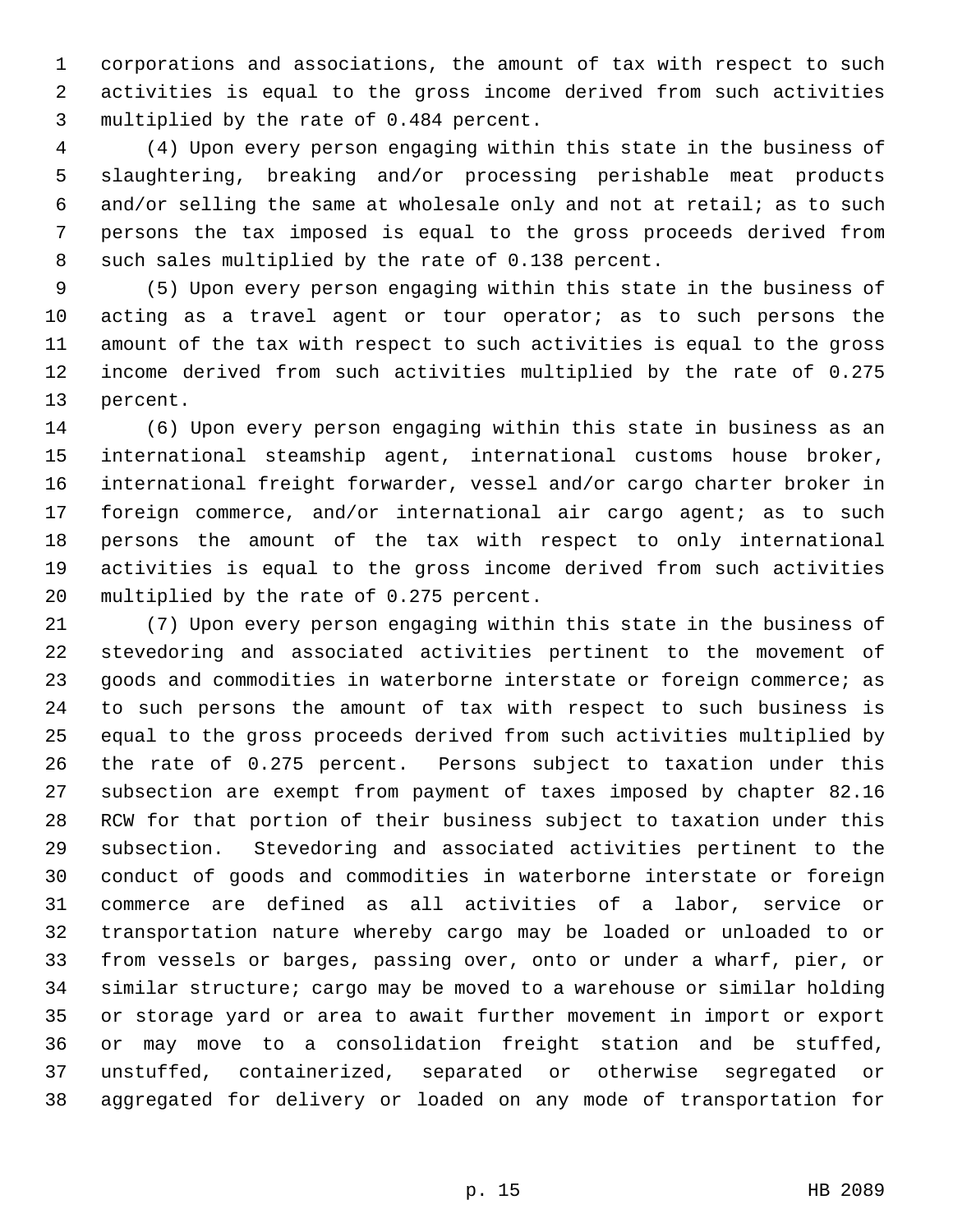1 delivery to its consignee. Specific activities included in this 2 definition are: Wharfage, handling, loading, unloading, moving of 3 cargo to a convenient place of delivery to the consignee or a 4 convenient place for further movement to export mode; documentation 5 services in connection with the receipt, delivery, checking, care, 6 custody and control of cargo required in the transfer of cargo; 7 imported automobile handling prior to delivery to consignee; terminal 8 stevedoring and incidental vessel services, including but not limited 9 to plugging and unplugging refrigerator service to containers, 10 trailers, and other refrigerated cargo receptacles, and securing ship 11 hatch covers.

12 (8) Upon every person engaging within this state in the business of 13 disposing of low-level waste, as defined in RCW 43.145.010; as to such 14 persons the amount of the tax with respect to such business is equal to 15 the gross income of the business, excluding any fees imposed under 16 chapter 43.200 RCW, multiplied by the rate of 3.3 percent.

17 If the gross income of the taxpayer is attributable to activities 18 both within and without this state, the gross income attributable to 19 this state must be determined in accordance with the methods of 20 apportionment required under RCW 82.04.460.

21 (9) Upon every person engaging within this state as an insurance 22 producer or title insurance agent licensed under chapter 48.17 RCW or 23 a surplus line broker licensed under chapter 48.15 RCW; as to such 24 persons, the amount of the tax with respect to such licensed activities 25 is equal to the gross income of such business multiplied by the rate of 26 0.484 percent.

27 (10) Upon every person engaging within this state in business as a 28 hospital, as defined in chapter 70.41 RCW, that is operated as a 29 nonprofit corporation or by the state or any of its political 30 subdivisions, as to such persons, the amount of tax with respect to 31 such activities is equal to the gross income of the business multiplied 32 by the rate of 0.75 percent through June 30, 1995, and 1.5 percent 33 thereafter.

34 (11)(a) Beginning October 1, 2005, upon every person engaging 35 within this state in the business of manufacturing commercial 36 airplanes, or components of such airplanes, or making sales, at retail 37 or wholesale, of commercial airplanes or components of such airplanes, 38 manufactured by the seller, as to such persons the amount of tax with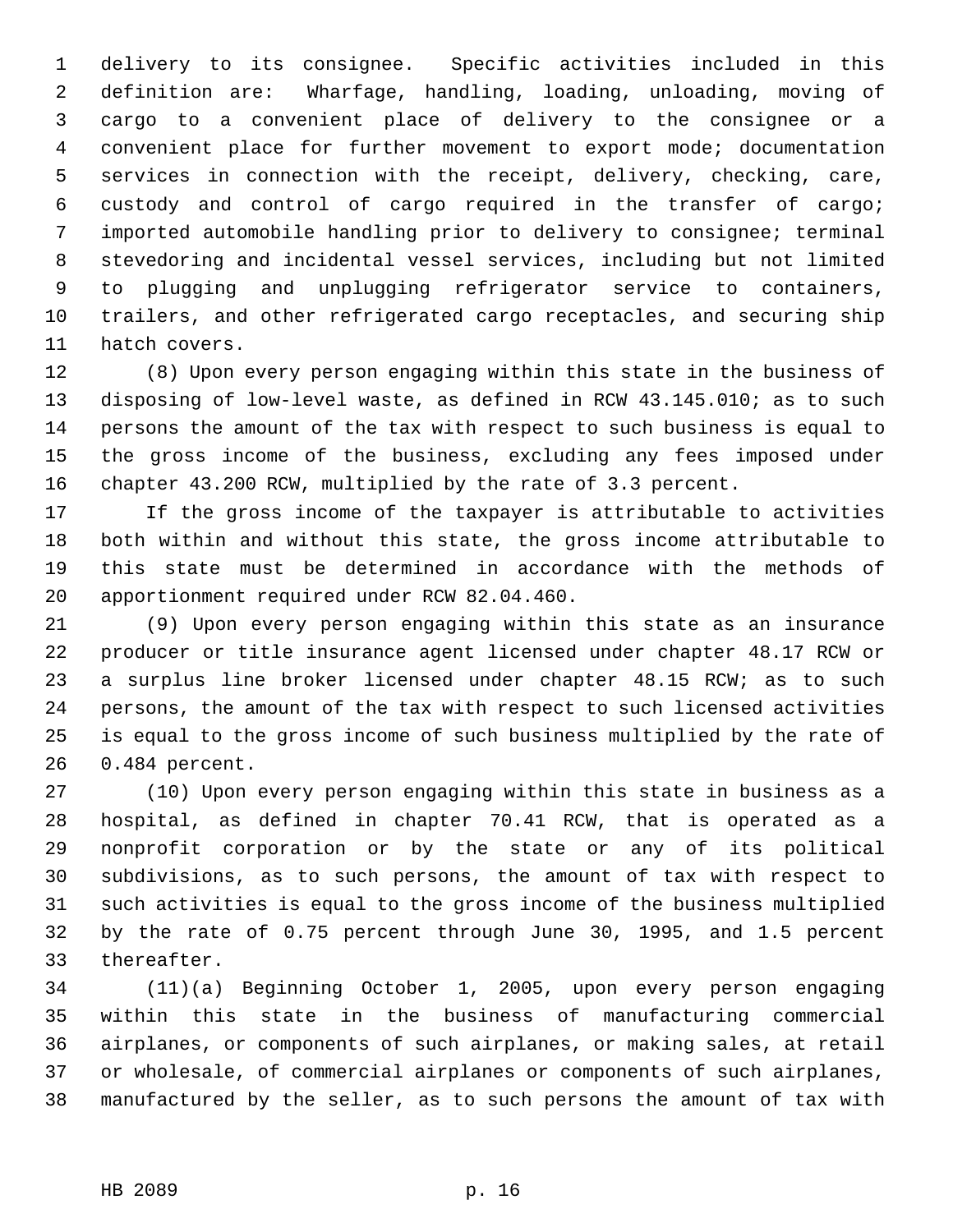1 respect to such business is, in the case of manufacturers, equal to the 2 value of the product manufactured and the gross proceeds of sales of 3 the product manufactured, or in the case of processors for hire, equal 4 to the gross income of the business, multiplied by the rate of:

 5 (i) 0.4235 percent from October 1, 2005, through June 30, 2007; and 6 (ii) 0.2904 percent beginning July 1, 2007.

 7 (b) Beginning July 1, 2008, upon every person who is not eligible 8 to report under the provisions of (a) of this subsection (11) and is 9 engaging within this state in the business of manufacturing tooling 10 specifically designed for use in manufacturing commercial airplanes or 11 components of such airplanes, or making sales, at retail or wholesale, 12 of such tooling manufactured by the seller, as to such persons the 13 amount of tax with respect to such business is, in the case of 14 manufacturers, equal to the value of the product manufactured and the 15 gross proceeds of sales of the product manufactured, or in the case of 16 processors for hire, be equal to the gross income of the business, 17 multiplied by the rate of 0.2904 percent.

18 (c) For the purposes of this subsection (11), "commercial airplane" 19 and "component" have the same meanings as provided in RCW 82.32.550.

20 (d) In addition to all other requirements under this title, a 21 person reporting under the tax rate provided in this subsection (11) 22 must file a complete annual report with the department under RCW 23 82.32.534.

24 (e)(i) Except as provided in  $(e)(ii)$  of this subsection  $(11)$ , this 25 subsection (11) does not apply on and after July 1, ((2024)) 2040.

 (ii) With respect to the manufacturing of commercial airplanes or making sales, at retail or wholesale, of commercial airplanes, this subsection (11) does not apply on and after July 1st of the year in 29 which the department makes a determination that the final assembly, wing assembly, or wing fabrication of any version or variant of a commercial airplane that is the basis of a siting of a significant commercial airplane manufacturing program in the state under section 2 33 of this act has moved outside the state of Washington. This subsection (11)(e)(ii) only applies to the manufacturing or sale of commercial airplanes that are the basis of a siting of a significant commercial airplane manufacturing program in the state under section 2 of this 37 act.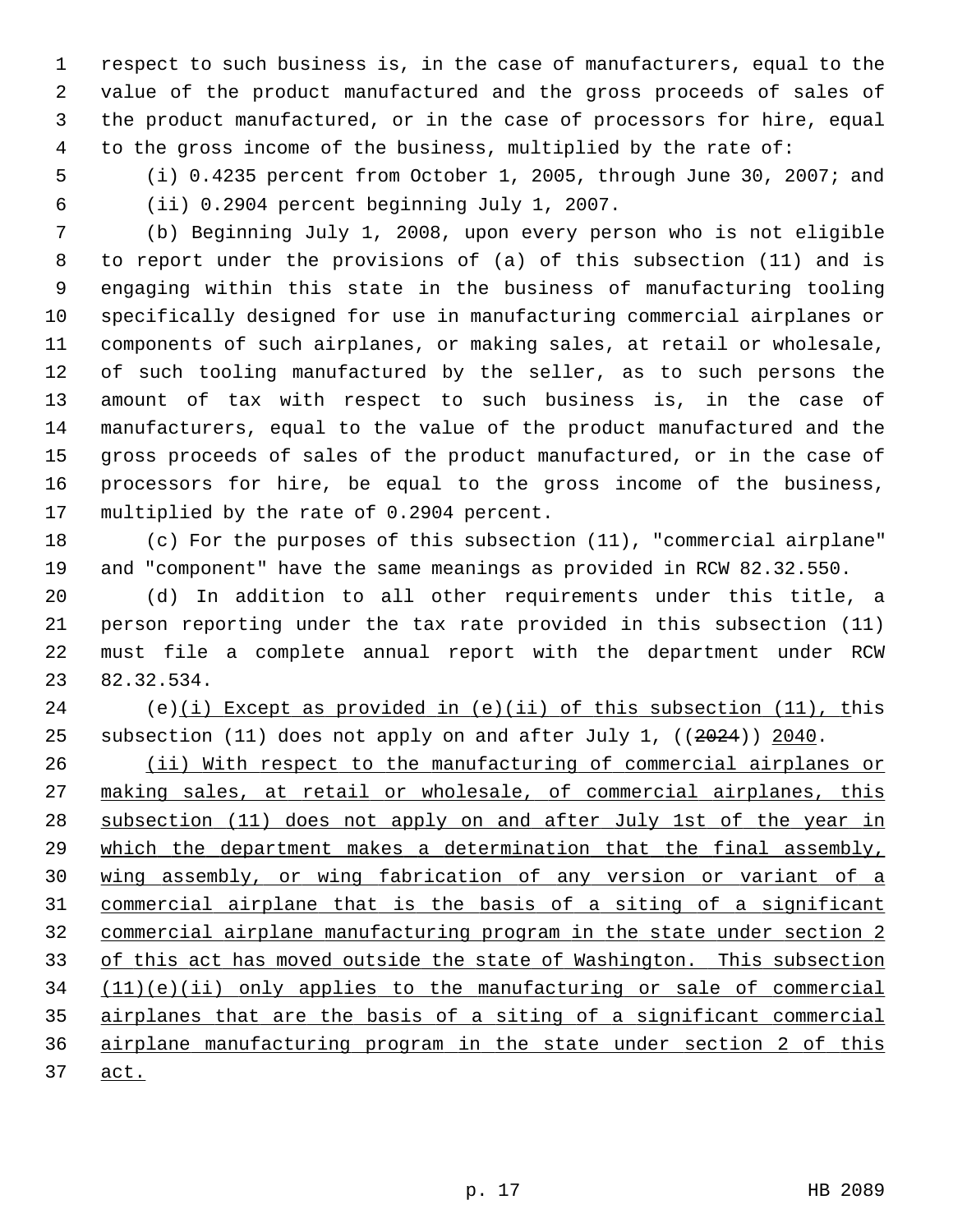1 (12)(a) Until July 1, 2024, upon every person engaging within this 2 state in the business of extracting timber or extracting for hire 3 timber; as to such persons the amount of tax with respect to the 4 business is, in the case of extractors, equal to the value of products, 5 including by-products, extracted, or in the case of extractors for 6 hire, equal to the gross income of the business, multiplied by the rate 7 of 0.4235 percent from July 1, 2006, through June 30, 2007, and 0.2904 8 percent from July 1, 2007, through June 30, 2024.

 9 (b) Until July 1, 2024, upon every person engaging within this 10 state in the business of manufacturing or processing for hire: (i) 11 Timber into timber products or wood products; or (ii) timber products 12 into other timber products or wood products; as to such persons the 13 amount of the tax with respect to the business is, in the case of 14 manufacturers, equal to the value of products, including by-products, 15 manufactured, or in the case of processors for hire, equal to the gross 16 income of the business, multiplied by the rate of 0.4235 percent from 17 July 1, 2006, through June 30, 2007, and 0.2904 percent from July 1, 18 2007, through June 30, 2024.

19 (c) Until July 1, 2024, upon every person engaging within this 20 state in the business of selling at wholesale: (i) Timber extracted by 21 that person; (ii) timber products manufactured by that person from 22 timber or other timber products; or (iii) wood products manufactured by 23 that person from timber or timber products; as to such persons the 24 amount of the tax with respect to the business is equal to the gross 25 proceeds of sales of the timber, timber products, or wood products 26 multiplied by the rate of 0.4235 percent from July 1, 2006, through 27 June 30, 2007, and 0.2904 percent from July 1, 2007, through June 30, 28 2024.

29 (d) Until July 1, 2024, upon every person engaging within this 30 state in the business of selling standing timber; as to such persons 31 the amount of the tax with respect to the business is equal to the 32 gross income of the business multiplied by the rate of 0.2904 percent. 33 For purposes of this subsection (12)(d), "selling standing timber" 34 means the sale of timber apart from the land, where the buyer is 35 required to sever the timber within thirty months from the date of the 36 original contract, regardless of the method of payment for the timber 37 and whether title to the timber transfers before, upon, or after 38 severance.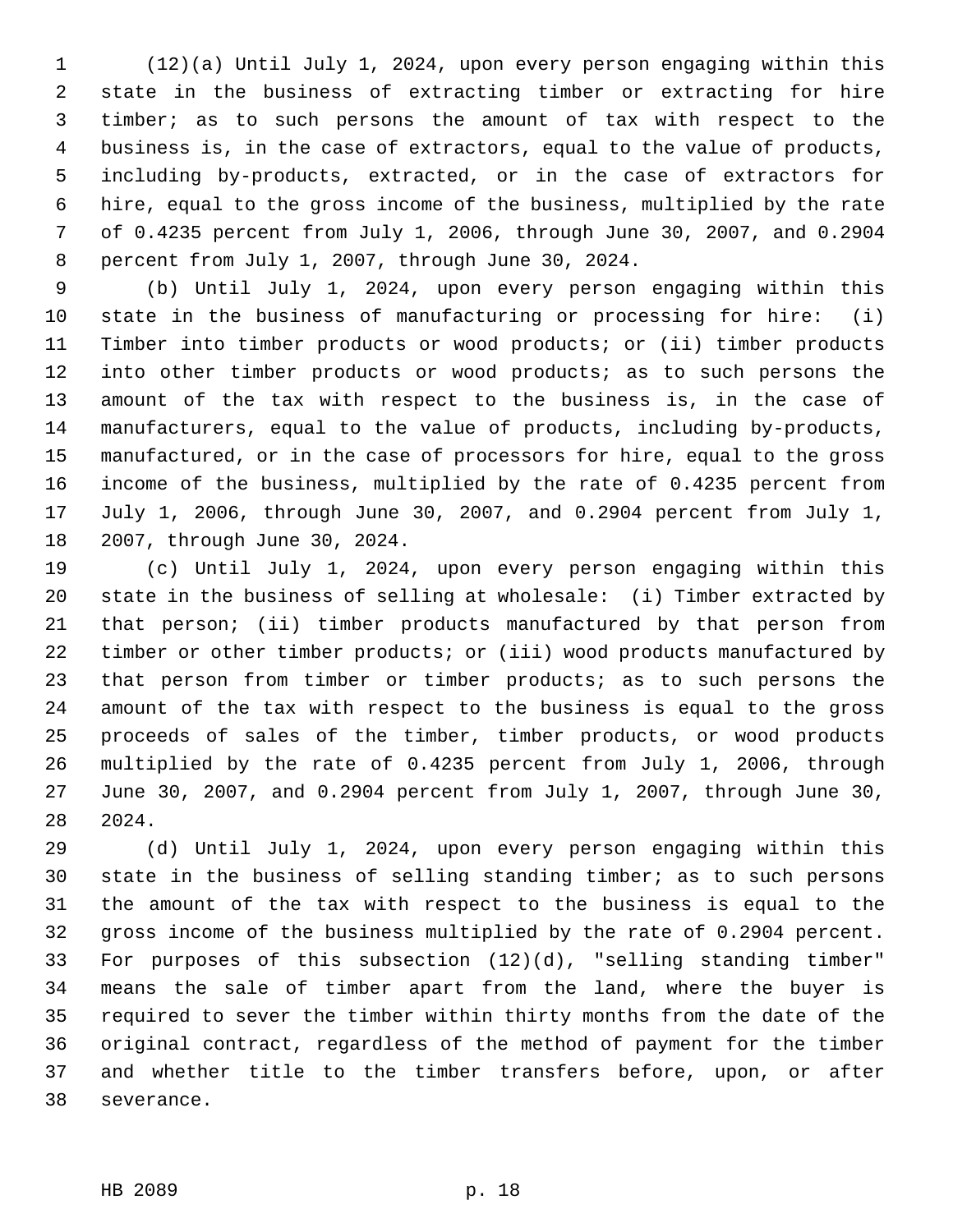1 (e) For purposes of this subsection, the following definitions 2 apply:

 3 (i) "Biocomposite surface products" means surface material products 4 containing, by weight or volume, more than fifty percent recycled paper 5 and that also use nonpetroleum-based phenolic resin as a bonding agent.

 6 (ii) "Paper and paper products" means products made of interwoven 7 cellulosic fibers held together largely by hydrogen bonding. "Paper 8 and paper products" includes newsprint; office, printing, fine, and 9 pressure-sensitive papers; paper napkins, towels, and toilet tissue; 10 kraft bag, construction, and other kraft industrial papers; paperboard, 11 liquid packaging containers, containerboard, corrugated, and solid-12 fiber containers including linerboard and corrugated medium; and 13 related types of cellulosic products containing primarily, by weight or 14 volume, cellulosic materials. "Paper and paper products" does not 15 include books, newspapers, magazines, periodicals, and other printed 16 publications, advertising materials, calendars, and similar types of 17 printed materials.

18 (iii) "Recycled paper" means paper and paper products having fifty 19 percent or more of their fiber content that comes from postconsumer 20 waste. For purposes of this subsection (12)(e)(iii), "postconsumer 21 waste" means a finished material that would normally be disposed of as 22 solid waste, having completed its life cycle as a consumer item.

23 (iv) "Timber" means forest trees, standing or down, on privately or 24 publicly owned land. "Timber" does not include Christmas trees that 25 are cultivated by agricultural methods or short-rotation hardwoods as 26 defined in RCW 84.33.035.

27 (v) "Timber products" means:

28 (A) Logs, wood chips, sawdust, wood waste, and similar products 29 obtained wholly from the processing of timber, short-rotation hardwoods 30 as defined in RCW 84.33.035, or both;

31 (B) Pulp, including market pulp and pulp derived from recovered 32 paper or paper products; and

33 (C) Recycled paper, but only when used in the manufacture of 34 biocomposite surface products.

35 (vi) "Wood products" means paper and paper products; dimensional 36 lumber; engineered wood products such as particleboard, oriented strand 37 board, medium density fiberboard, and plywood; wood doors; wood 38 windows; and biocomposite surface products.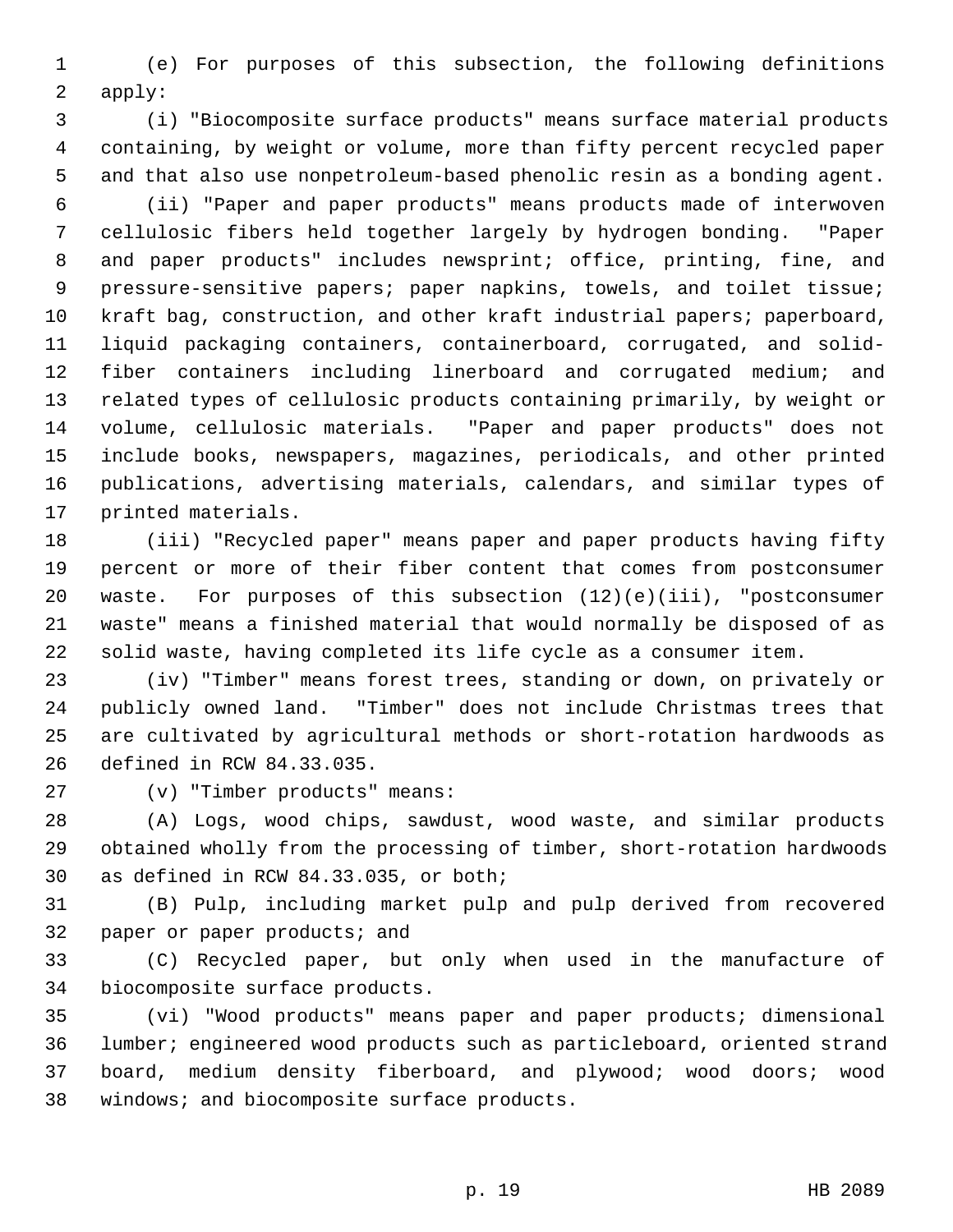1 (f) Except for small harvesters as defined in RCW 84.33.035, a 2 person reporting under the tax rate provided in this subsection (12) 3 must file a complete annual survey with the department under RCW 4 82.32.585.

 5 (13) Upon every person engaging within this state in inspecting, 6 testing, labeling, and storing canned salmon owned by another person, 7 as to such persons, the amount of tax with respect to such activities 8 is equal to the gross income derived from such activities multiplied by 9 the rate of 0.484 percent.

10 (14)(a) Upon every person engaging within this state in the 11 business of printing a newspaper, publishing a newspaper, or both, the 12 amount of tax on such business is equal to the gross income of the 13 business multiplied by the rate of 0.2904 percent.

14 (b) A person reporting under the tax rate provided in this 15 subsection (14) must file a complete annual report with the department 16 under RCW 82.32.534.

17 **Sec. 7.** RCW 82.04.250 and 2010 1st sp.s. c 23 s 509 are each 18 amended to read as follows:

19 (1) Upon every person engaging within this state in the business of 20 making sales at retail, except persons taxable as retailers under other 21 provisions of this chapter, as to such persons, the amount of tax with 22 respect to such business is equal to the gross proceeds of sales of the 23 business, multiplied by the rate of 0.471 percent.

24 (2) Upon every person engaging within this state in the business of 25 making sales at retail that are exempt from the tax imposed under 26 chapter 82.08 RCW by reason of RCW 82.08.0261, 82.08.0262, or 27 82.08.0263, except persons taxable under RCW 82.04.260(( $\left(\frac{10}{10}\right)$ ) (11) or 28 subsection (3) of this section, as to such persons, the amount of tax 29 with respect to such business is equal to the gross proceeds of sales 30 of the business, multiplied by the rate of 0.484 percent.

31 (3) Until July 1, ((2024)) 2040, upon every person classified by 32 the federal aviation administration as a federal aviation regulation 33 part 145 certificated repair station and that is engaging within this 34 state in the business of making sales at retail that are exempt from 35 the tax imposed under chapter 82.08 RCW by reason of RCW 82.08.0261, 36 82.08.0262, or 82.08.0263, as to such persons, the amount of tax with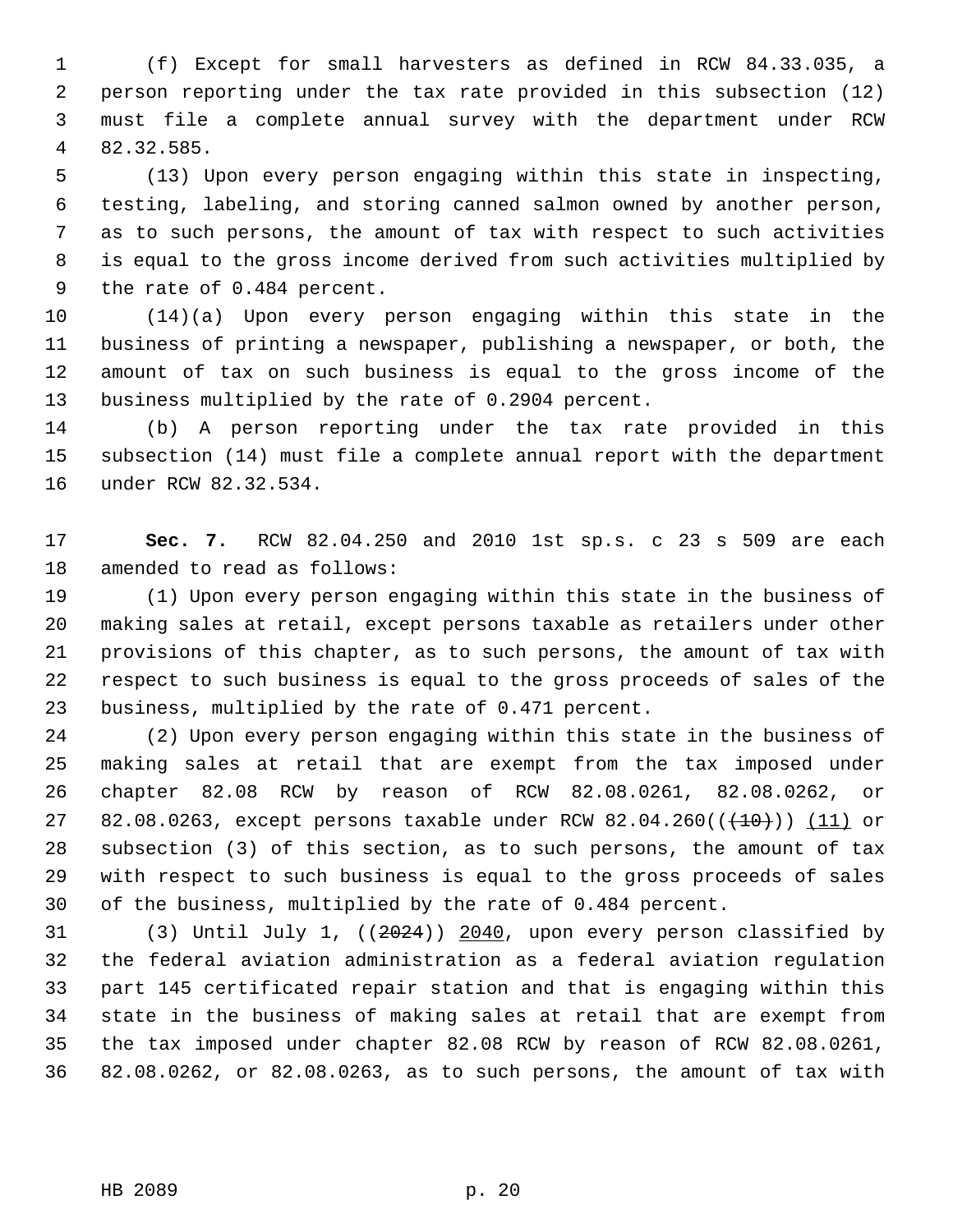1 respect to such business is equal to the gross proceeds of sales of the 2 business, multiplied by the rate of .2904 percent.

 3 **Sec. 8.** RCW 82.04.290 and 2013 c 23 s 314 are each amended to read 4 as follows:

 5 (1) Upon every person engaging within this state in the business of 6 providing international investment management services, as to such 7 persons, the amount of tax with respect to such business ((shall be)) 8 is equal to the gross income or gross proceeds of sales of the business 9 multiplied by a rate of 0.275 percent.

10 (2)(a) Upon every person engaging within this state in any business 11 activity other than or in addition to an activity taxed explicitly 12 under another section in this chapter or subsection (1) or (3) of this 13 section; as to such persons the amount of tax on account of such 14 activities ((shall be)) is equal to the gross income of the business 15 multiplied by the rate of 1.5 percent.

16 (b) This subsection (2) includes, among others, and without 17 limiting the scope hereof (whether or not title to materials used in 18 the performance of such business passes to another by accession, 19 confusion or other than by outright sale), persons engaged in the 20 business of rendering any type of service which does not constitute a 21 "sale at retail" or a "sale at wholesale." The value of advertising, 22 demonstration, and promotional supplies and materials furnished to an 23 agent by his or her principal or supplier to be used for informational, 24 educational, and promotional purposes  $((shall))$  is not  $((be))$ 25 considered a part of the agent's remuneration or commission and 26  $((shalt))$  is not  $((be))$  subject to taxation under this section.

27 (3)(a) Until July 1, ((2024)) 2040, upon every person engaging 28 within this state in the business of performing aerospace product 29 development for others, as to such persons, the amount of tax with 30 respect to such business  $((shall be))$  is equal to the gross income of 31 the business multiplied by a rate of 0.9 percent.

32 (b) "Aerospace product development" has the meaning as provided in 33 RCW 82.04.4461.

34 **Sec. 9.** RCW 82.04.4461 and 2010 c 114 s 115 are each amended to 35 read as follows:

 $36$  (1)(a)(i) In computing the tax imposed under this chapter, a credit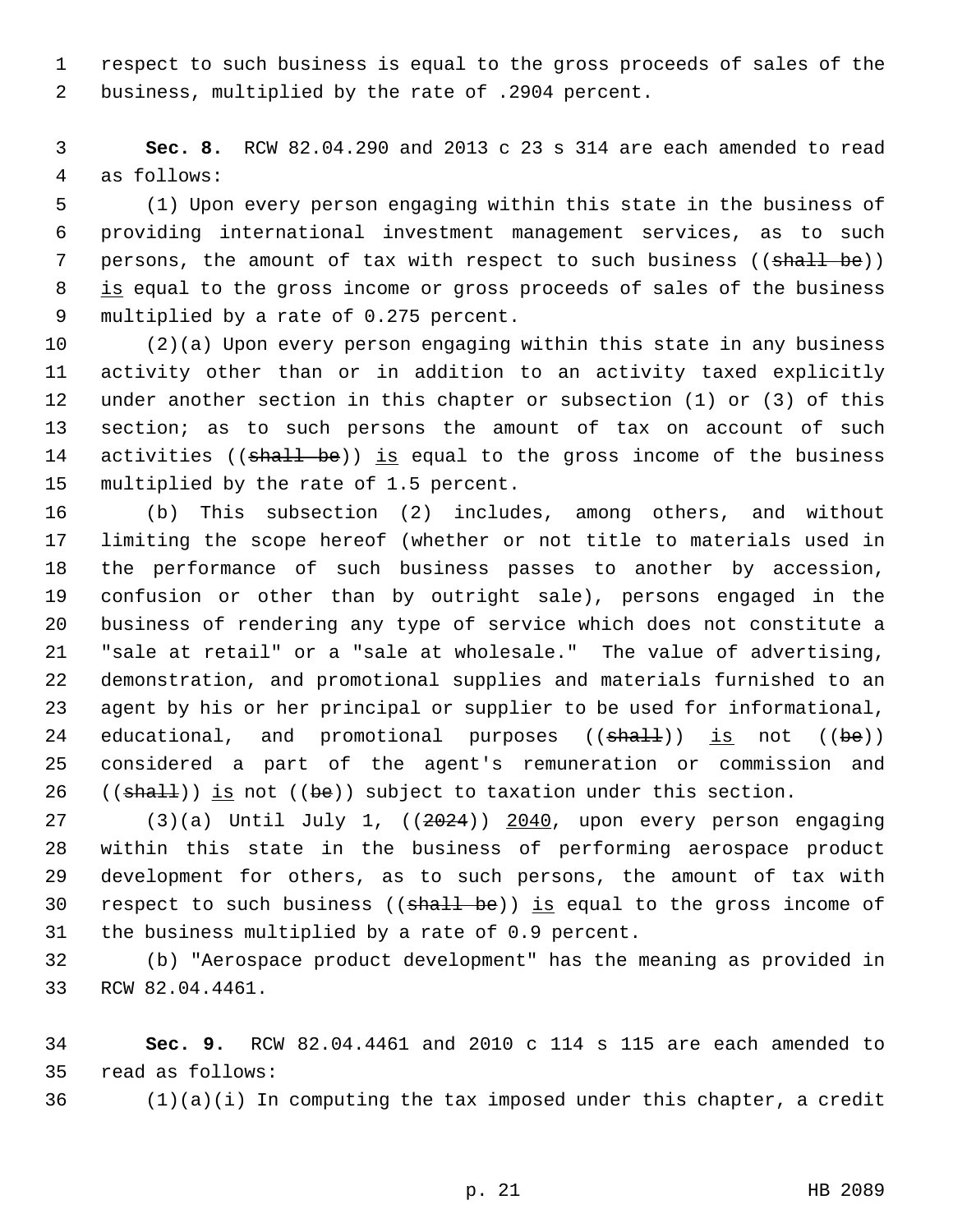1 is allowed for each person for qualified aerospace product development. 2 For a person who is a manufacturer or processor for hire of commercial 3 airplanes or components of such airplanes, credit may be earned for 4 expenditures occurring after December 1, 2003. For all other persons, 5 credit may be earned only for expenditures occurring after June 30, 6 2008.

 7 (ii) For purposes of this subsection, "commercial airplane" and 8 "component" have the same meanings as provided in RCW 82.32.550.

 9 (b) Before July 1, 2005, any credits earned under this section must 10 be accrued and carried forward and may not be used until July 1, 2005. 11 These carryover credits may be used at any time thereafter, and may be 12 carried over until used. Refunds may not be granted in the place of a 13 credit.

14 (2) The credit is equal to the amount of qualified aerospace 15 product development expenditures of a person, multiplied by the rate of 16 1.5 percent.

17 (3) Except as provided in subsection (1)(b) of this section the 18 credit must be claimed against taxes due for the same calendar year in 19 which the qualified aerospace product development expenditures are 20 incurred. Credit earned on or after July 1, 2005, may not be carried 21 over. The credit for each calendar year may not exceed the amount of 22 tax otherwise due under this chapter for the calendar year. Refunds 23 may not be granted in the place of a credit.

24 (4) Any person claiming the credit must file a form prescribed by 25 the department that must include the amount of the credit claimed, an 26 estimate of the anticipated aerospace product development expenditures 27 during the calendar year for which the credit is claimed, an estimate 28 of the taxable amount during the calendar year for which the credit is 29 claimed, and such additional information as the department may 30 prescribe.

31 (5) The definitions in this subsection apply throughout this 32 section.

33 (a) "Aerospace product" has the meaning given in RCW 82.08.975.

34 (b) "Aerospace product development" means research, design, and 35 engineering activities performed in relation to the development of an 36 aerospace product or of a product line, model, or model derivative of 37 an aerospace product, including prototype development, testing, and 38 certification. The term includes the discovery of technological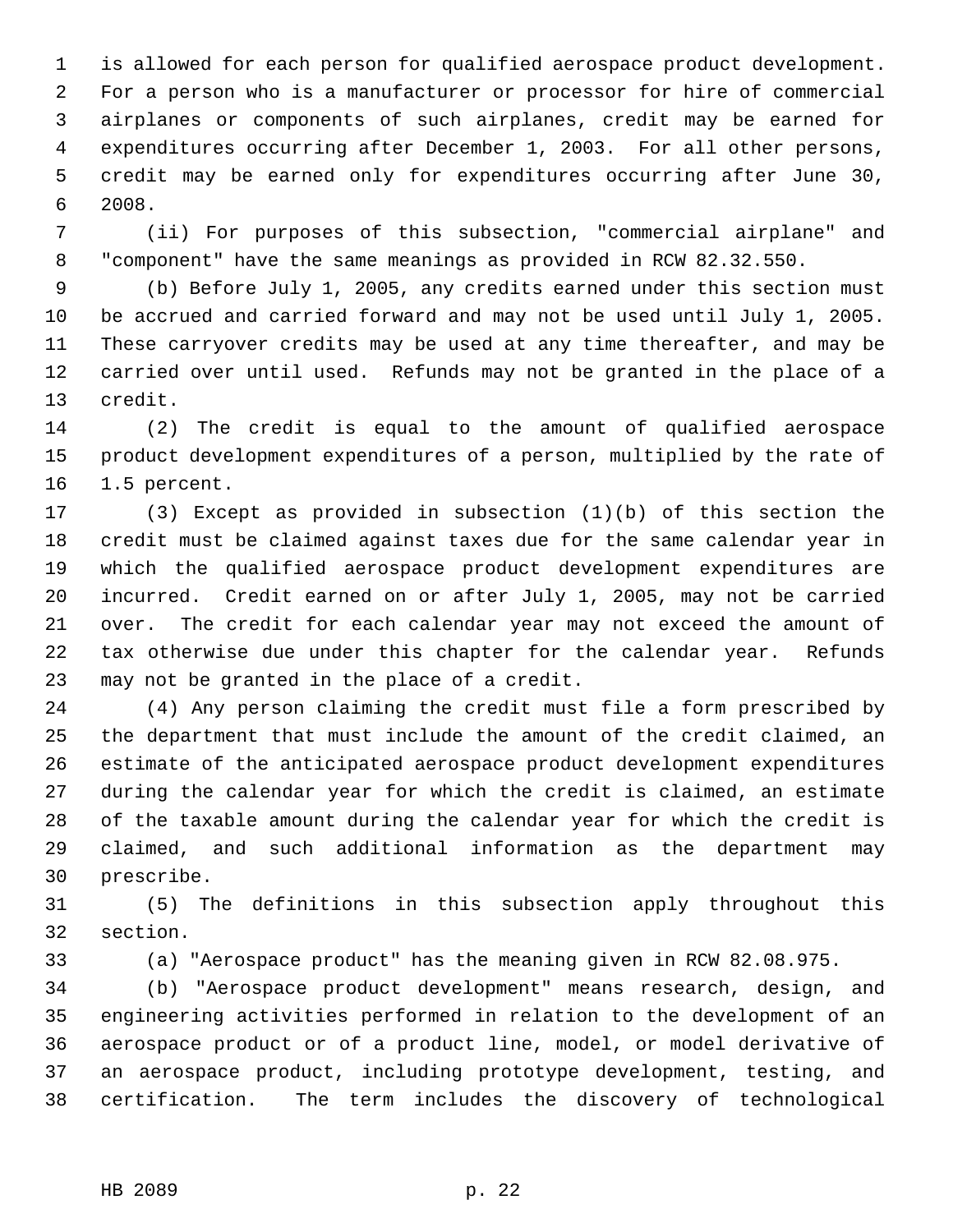1 information, the translating of technological information into new or 2 improved products, processes, techniques, formulas, or inventions, and 3 the adaptation of existing products and models into new products or new 4 models, or derivatives of products or models. The term does not 5 include manufacturing activities or other production-oriented 6 activities, however the term does include tool design and engineering 7 design for the manufacturing process. The term does not include 8 surveys and studies, social science and humanities research, market 9 research or testing, quality control, sale promotion and service, 10 computer software developed for internal use, and research in areas 11 such as improved style, taste, and seasonal design.

12 (c) "Qualified aerospace product development" means aerospace 13 product development performed within this state.

14 (d) "Qualified aerospace product development expenditures" means 15 operating expenses, including wages, compensation of a proprietor or a 16 partner in a partnership as determined by the department, benefits, 17 supplies, and computer expenses, directly incurred in qualified 18 aerospace product development by a person claiming the credit provided 19 in this section. The term does not include amounts paid to a person or 20 to the state and any of its departments and institutions, other than a 21 public educational or research institution to conduct qualified 22 aerospace product development. The term does not include capital costs 23 and overhead, such as expenses for land, structures, or depreciable 24 property.

25 (e) "Taxable amount" means the taxable amount subject to the tax 26 imposed in this chapter required to be reported on the person's tax 27 returns during the year in which the credit is claimed, less any 28 taxable amount for which a credit is allowed under RCW 82.04.440.

29 (6) In addition to all other requirements under this title, a 30 person claiming the credit under this section must file a complete 31 annual report with the department under RCW 82.32.534.

32 (7) Credit may not be claimed for expenditures for which a credit 33 is claimed under RCW 82.04.4452.

34 (8) This section expires July 1, ((2024)) 2040.

35 **Sec. 10.** RCW 82.04.4463 and 2010 1st sp.s. c 23 s 515 are each 36 amended to read as follows: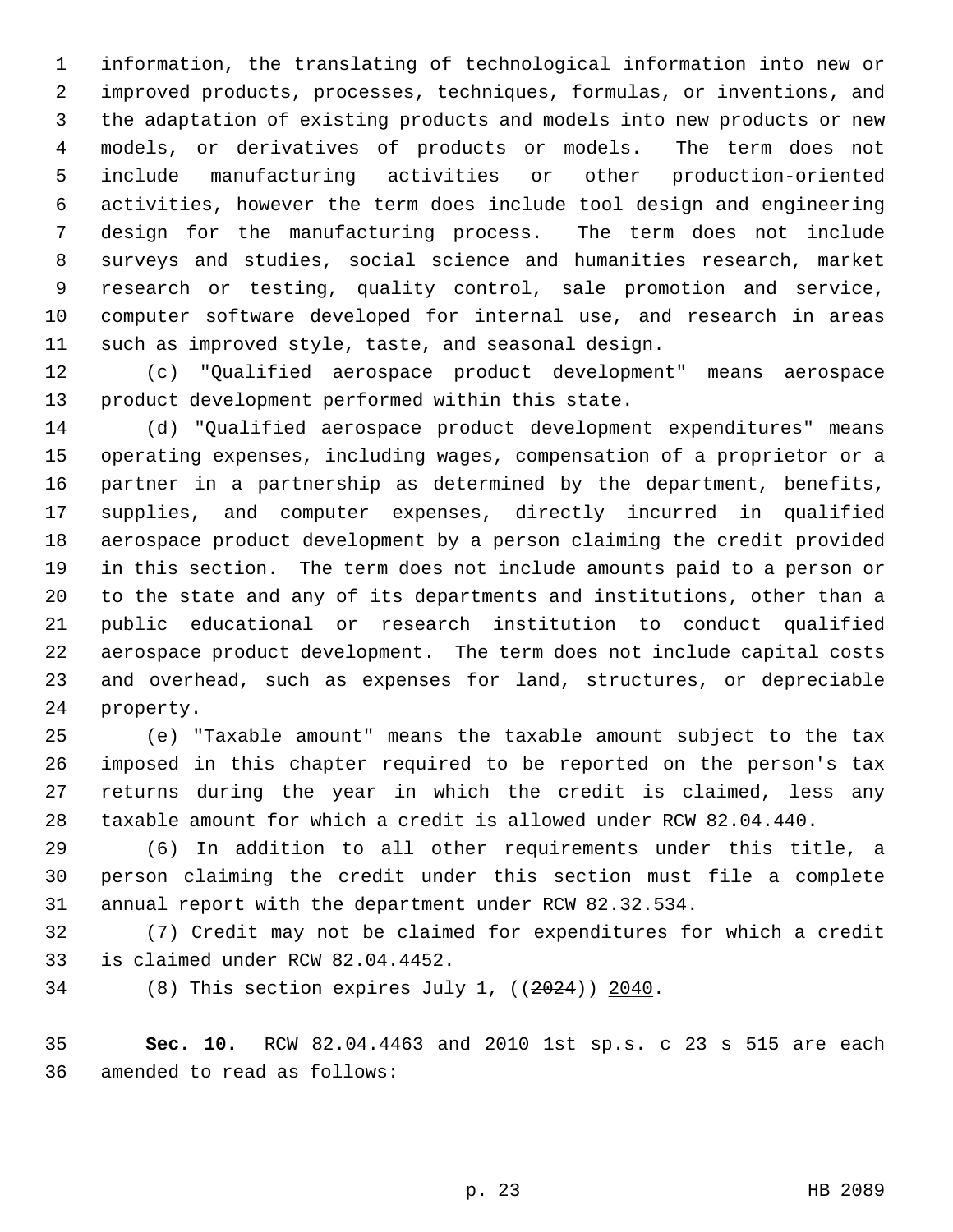1 (1) In computing the tax imposed under this chapter, a credit is 2 allowed for property taxes and leasehold excise taxes paid during the 3 calendar year.

4 (2) The credit is equal to:

 5 (a)(i)(A) Property taxes paid on buildings, and land upon which the 6 buildings are located, constructed after December 1, 2003, and used 7 exclusively in manufacturing commercial airplanes or components of such 8 airplanes; and

 9 (B) Leasehold excise taxes paid with respect to buildings 10 constructed after January 1, 2006, the land upon which the buildings 11 are located, or both, if the buildings are used exclusively in 12 manufacturing commercial airplanes or components of such airplanes; and

13 (C) Property taxes or leasehold excise taxes paid on, or with 14 respect to, buildings constructed after June 30, 2008, the land upon 15 which the buildings are located, or both, and used exclusively for 16 aerospace product development, manufacturing tooling specifically 17 designed for use in manufacturing commercial airplanes or their 18 components, or in providing aerospace services, by persons not within 19 the scope of  $(a)(i)(A)$  and  $(B)$  of this subsection  $(2)$  and are taxable 20 under RCW 82.04.290(3), 82.04.260(( $(10)$ )) (11)(b), or 82.04.250(3); or

21 (ii) Property taxes attributable to an increase in assessed value 22 due to the renovation or expansion, after: (A) December 1, 2003, of a 23 building used exclusively in manufacturing commercial airplanes or 24 components of such airplanes; and (B) June 30, 2008, of buildings used 25 exclusively for aerospace product development, manufacturing tooling 26 specifically designed for use in manufacturing commercial airplanes or 27 their components, or in providing aerospace services, by persons not 28 within the scope of  $(a)(ii)(A)$  of this subsection  $(2)$  and are taxable 29 under RCW 82.04.290(3), 82.04.260( $(\frac{10}{10})$  (11)(b), or 82.04.250(3); and 30 (b) An amount equal to:

31 (i)(A) Property taxes paid, by persons taxable under RCW  $32$   $82.04.260$  ( $(40)$ )) (11)(a), on machinery and equipment exempt under RCW 33 82.08.02565 or 82.12.02565 and acquired after December 1, 2003;

34 (B) Property taxes paid, by persons taxable under RCW 35 82.04.260 $((+10))$   $(11)(b)$ , on machinery and equipment exempt under RCW 36 82.08.02565 or 82.12.02565 and acquired after June 30, 2008; or

37 (C) Property taxes paid, by persons taxable under RCW 82.04.250(3)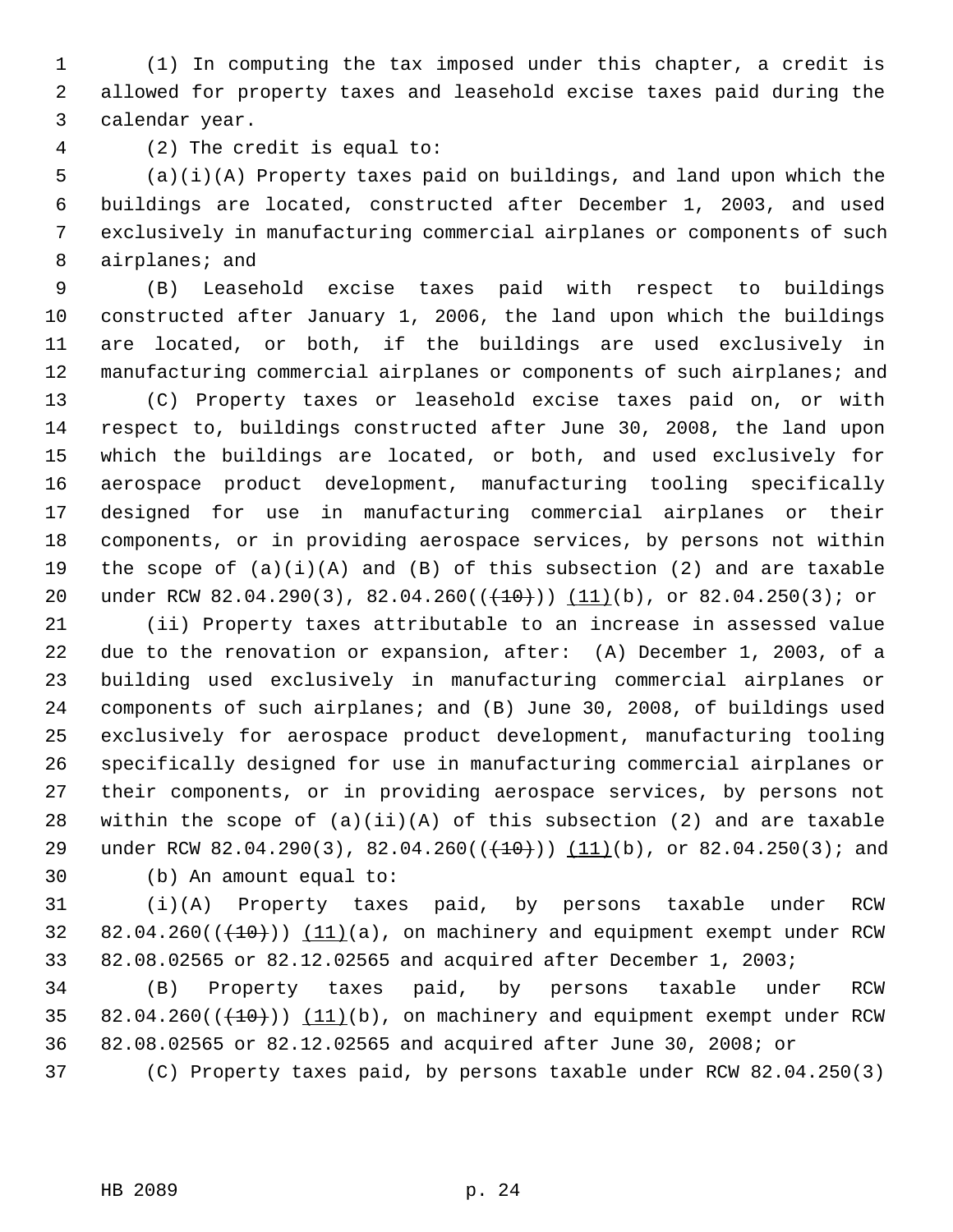1 or 82.04.290(3), on computer hardware, computer peripherals, and 2 software exempt under RCW 82.08.975 or 82.12.975 and acquired after 3 June 30, 2008.

 4 (ii) For purposes of determining the amount eligible for credit 5 under (i)(A) and (B) of this subsection (2)(b), the amount of property 6 taxes paid is multiplied by a fraction.

 7 (A) The numerator of the fraction is the total taxable amount 8 subject to the tax imposed under RCW  $82.04.260((+10))$  (11) (a) or (b) 9 on the applicable business activities of manufacturing commercial 10 airplanes, components of such airplanes, or tooling specifically 11 designed for use in the manufacturing of commercial airplanes or 12 components of such airplanes.

13 (B) The denominator of the fraction is the total taxable amount 14 subject to the tax imposed under all manufacturing classifications in 15 chapter 82.04 RCW.

16 (C) For purposes of both the numerator and denominator of the 17 fraction, the total taxable amount refers to the total taxable amount 18 required to be reported on the person's returns for the calendar year 19 before the calendar year in which the credit under this section is 20 earned. The department may provide for an alternative method for 21 calculating the numerator in cases where the tax rate provided in RCW 22 82.04.260 $((+10))$  (11) for manufacturing was not in effect during the 23 full calendar year before the calendar year in which the credit under 24 this section is earned.

25 (D) No credit is available under (b)(i)(A) or (B) of this 26 subsection (2) if either the numerator or the denominator of the 27 fraction is zero. If the fraction is greater than or equal to nine-28 tenths, then the fraction is rounded to one.

29  $(E)$  As used in  $(b)(ii)(C)$  of this subsection  $(2)$ , "returns" means 30 the tax returns for which the tax imposed under this chapter is 31 reported to the department.

32 (3) The definitions in this subsection apply throughout this 33 section, unless the context clearly indicates otherwise.

34 (a) "Aerospace product development" has the same meaning as 35 provided in RCW 82.04.4461.

36 (b) "Aerospace services" has the same meaning given in RCW 37 82.08.975.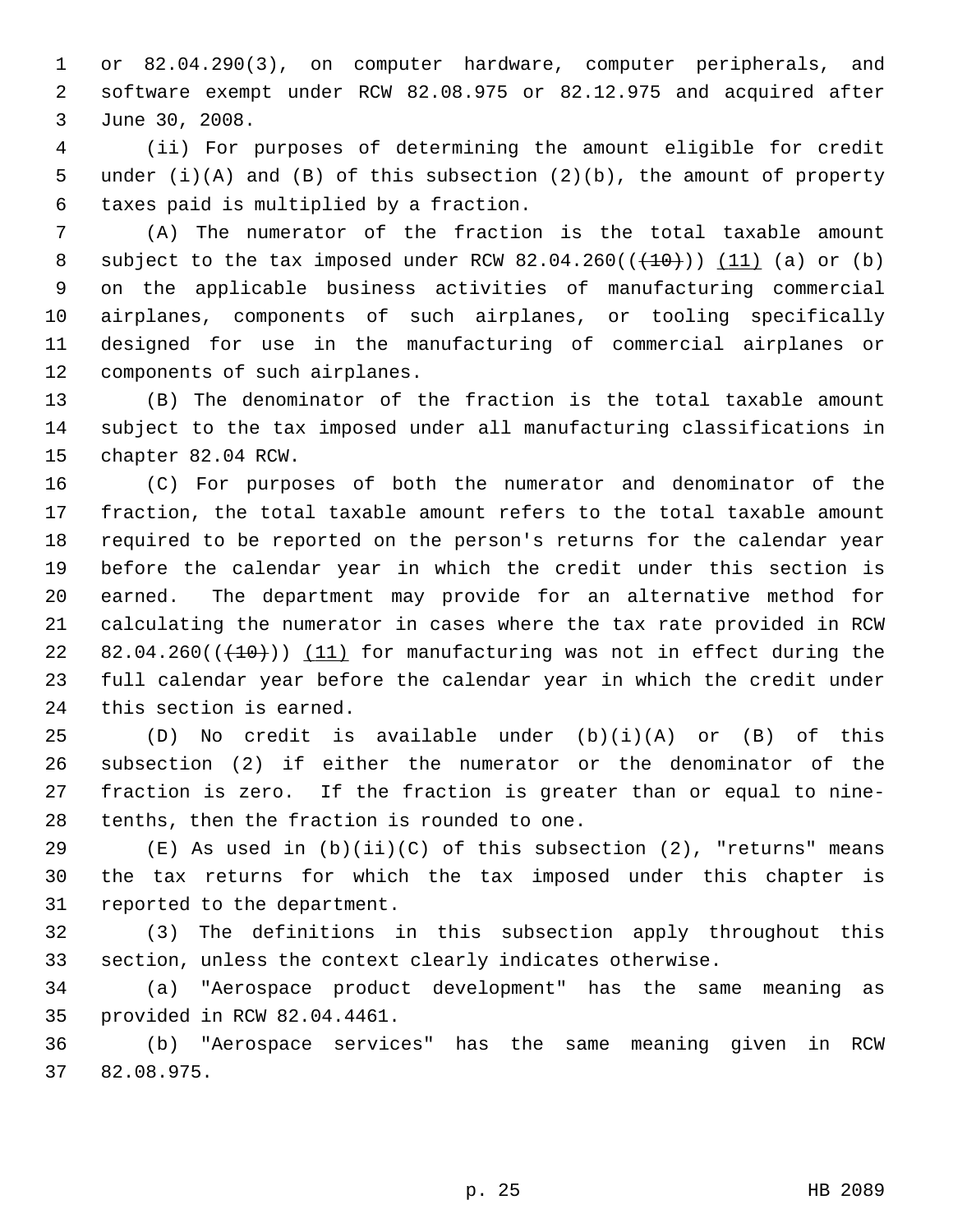1 (c) "Commercial airplane" and "component" have the same meanings as 2 provided in RCW 82.32.550.

 3 (4) A credit earned during one calendar year may be carried over to 4 be credited against taxes incurred in a subsequent calendar year, but 5 may not be carried over a second year. No refunds may be granted for 6 credits under this section.

 7 (5) In addition to all other requirements under this title, a 8 person claiming the credit under this section must file a complete 9 annual report with the department under RCW 82.32.534.

10 (6) This section expires July 1, ((2024)) 2040.

11 **Sec. 11.** RCW 82.08.975 and 2008 c 81 s 2 are each amended to read 12 as follows:

13 (1) The tax levied by RCW 82.08.020 ((shall)) does not apply to 14 sales of computer hardware, computer peripherals, or software, not 15 otherwise eligible for exemption under RCW 82.08.02565, used primarily 16 in the development, design, and engineering of aerospace products or in 17 providing aerospace services, or to sales of or charges made for labor 18 and services rendered in respect to installing the computer hardware, 19 computer peripherals, or software.

20 (2) The exemption is available only when the buyer provides the 21 seller with an exemption certificate in a form and manner prescribed by 22 the department. The seller  $((shall))$  must retain a copy of the 23 certificate for the seller's files.

24 (3) ((As used in this section, the following definitions apply:)) 25 The definitions in this subsection apply throughout this section unless 26 the context requires otherwise.

27 (a) "Aerospace products" means:

28 (i) Commercial airplanes and their components;

29 (ii) Machinery and equipment that is designed and used primarily 30 for the maintenance, repair, overhaul, or refurbishing of commercial 31 airplanes or their components by federal aviation regulation part 145 32 certificated repair stations; and

33 (iii) Tooling specifically designed for use in manufacturing 34 commercial airplanes or their components.

35 (b) "Aerospace services" means the maintenance, repair, overhaul, 36 or refurbishing of commercial airplanes or their components, but only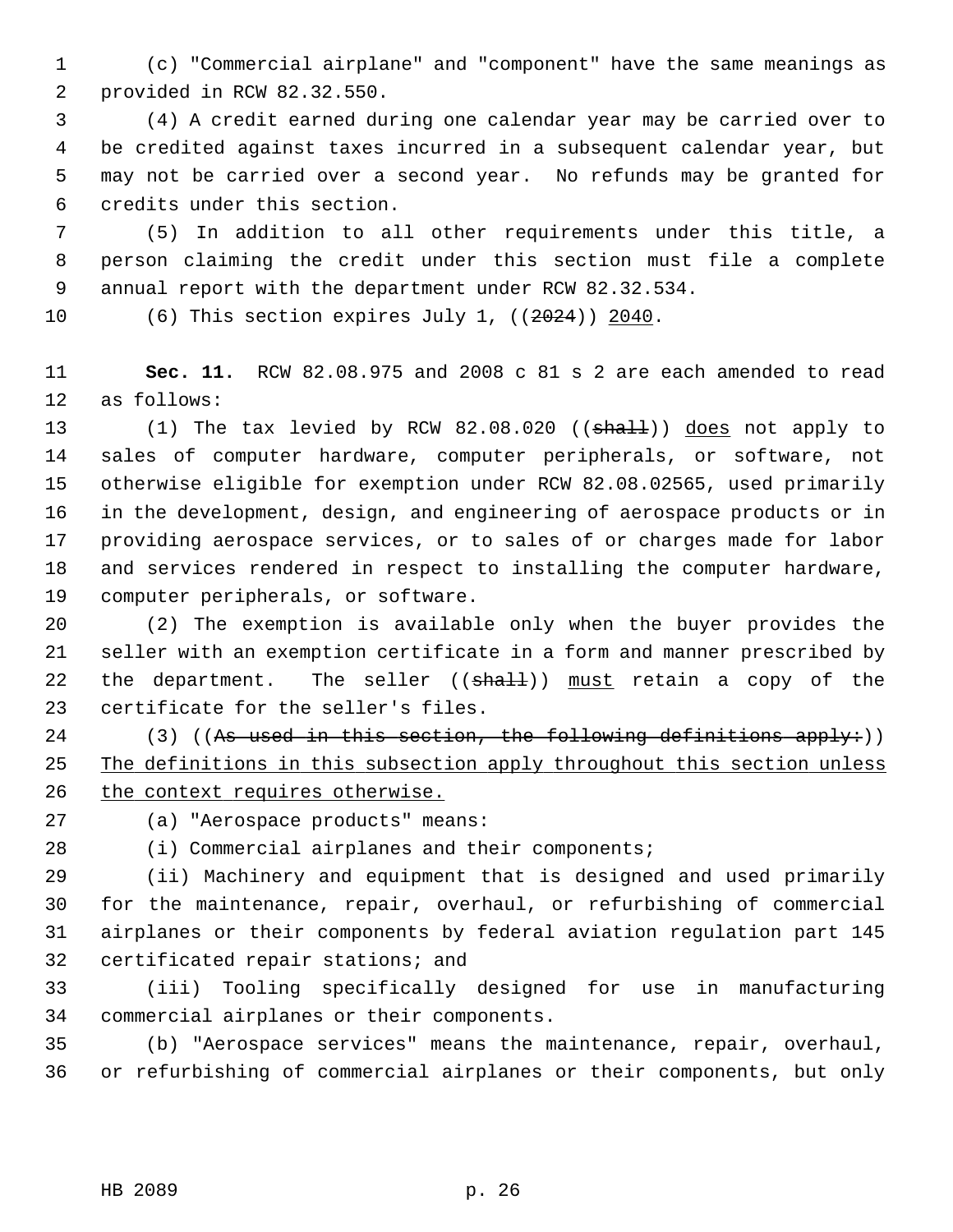1 when such services are performed by a FAR part 145 certificated repair 2 station.

 3 (c) "Commercial airplane" and "component" have the same meanings 4 provided in RCW 82.32.550.

 5 (d) "Peripherals" includes keyboards, monitors, mouse devices, and 6 other accessories that operate outside of the computer, excluding 7 cables, conduit, wiring, and other similar property.

8 (4) This section expires July 1, ((2024)) 2040.

 9 **Sec. 12.** RCW 82.12.975 and 2008 c 81 s 3 are each amended to read 10 as follows:

11 (1) The provisions of this chapter ((shall)) do not apply in 12 respect to the use of computer hardware, computer peripherals, or 13 software, not otherwise eligible for exemption under RCW 82.12.02565, 14 used primarily in the development, design, and engineering of aerospace 15 products or in providing aerospace services, or to the use of labor and 16 services rendered in respect to installing the computer hardware, 17 computer peripherals, or software.

18 (2) As used in this section, "peripherals," "aerospace products," 19 and "aerospace services" have the same meanings as provided in RCW 20 82.08.975.

21 (3) This section expires July 1, ((2024)) 2040.

22 **Sec. 13.** RCW 82.29A.137 and 2010 c 114 s 134 are each amended to 23 read as follows:

24 (1) All leasehold interests in port district facilities exempt from 25 tax under RCW 82.08.980 or 82.12.980 and used by a manufacturer engaged 26 in the manufacturing of superefficient airplanes, as defined in RCW 27 82.32.550, are exempt from tax under this chapter. A person claiming 28 the credit under RCW 82.04.4463 is not eligible for the exemption under 29 this section.

30 (2) In addition to all other requirements under this title, a 31 person claiming the exemption under this section must file a complete 32 annual report with the department under RCW 82.32.534.

33 (3) This section expires July 1,  $((2024))$  2040.

34 **Sec. 14.** RCW 84.36.655 and 2010 c 114 s 151 are each amended to 35 read as follows: